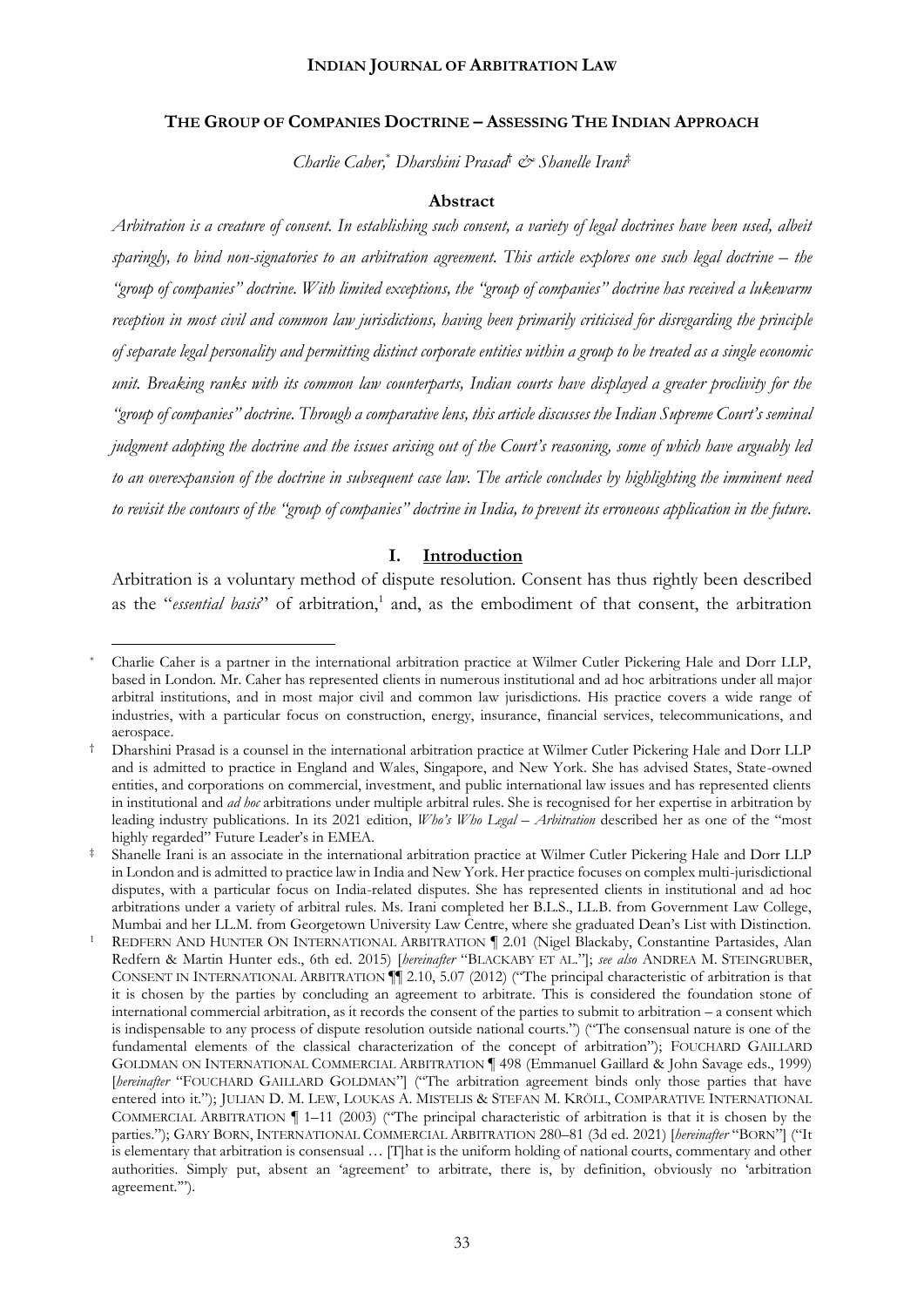agreement is of foundational importance to the arbitral process.<sup>2</sup> International conventions and national law universally require the existence of a valid arbitration agreement to found the jurisdiction of an arbitral tribunal and, conversely, to permit awards to be set-aside or refused enforcement in the absence of such an agreement.<sup>3</sup> In assessing that requirement, the existence of a written arbitration agreement is often the starting point for a complex jurisdictional analysis into who is bound by that agreement.

Typically, the parties that are bound by an arbitration agreement – and that are considered to have provided consent to arbitrate – are its signatories.<sup>4</sup> But like any other contract, non-signatories can also be bound by an arbitration agreement in limited circumstances. In cases where a party is not a signatory to an arbitration agreement, courts and arbitral tribunals have properly exercised caution in ascertaining whether that party is in fact bound by the agreement.<sup>5</sup> The reason for this is obvious: it contradicts the basic principles of international arbitration to impose an arbitration agreement on a party that has not consented to it. The majority of doctrines that are used to bind non-signatories to an arbitration agreement are thus well-established and clearly defined, deriving their basis from existing principles of contract, company, and agency law in domestic legal systems.<sup>6</sup> But there is one conspicuous outlier: the "*group of companies*" doctrine.

As the name suggests, the "*group of companies*" doctrine provides, in broad terms, that a nonsignatory may be bound by an arbitration agreement if it forms part of the same group of companies as a signatory and all the parties to the arbitration agreement mutually intend that the non-signatory be bound by it. The parties' intentions are typically ascertained through their conduct, which includes a consideration of whether the non-signatory participated in the negotiation, performance, or termination of the contract. Authorities emphasise that mere existence of an affiliate relationship between a signatory and non-signatory cannot be the basis for

<sup>&</sup>lt;sup>2</sup> BLACKABY ET AL., *supra* note 1, 1 2.01 ("The agreement to arbitrate is the foundation stone of international arbitration. It records the consent of the parties to submit to arbitration – a consent that is indispensable to any process of dispute resolution outside national courts. Such processes depend for their very existence upon the agreement of the parties … [T]he consent of the parties remains the essential basis of a voluntary system of international arbitration.") (emphasis added).

<sup>3</sup> *See*, *e.g.*, Convention on the Recognition and Enforcement of Foreign Arbitral Awards, art. V(1)(a), June 6, 1958, 330 U.N.T.S. 3 [*hereinafter* "New York Convention"]; Arbitration and Conciliation Act, No. 26 of 1996, § 34(2)(a)(ii) (India) [*hereinafter* "Arbitration Act"]; United Nations Commission on International Trade Law (UNCITRAL), Model Law on International Commercial Arbitration, art. 34(2)(a)(i), G.A. Res. 40/72, U.N. Doc. A/RES/40/72 (Dec. 11, 1985), as amended by G.A Res. 61/33, U.N. Doc. A/RES/61/33 (Dec. 18, 2006).

<sup>&</sup>lt;sup>4</sup> There is, on occasion, misplaced debate as to whether a signature is necessary for a valid arbitration agreement. It is well-established that the validity of an arbitration agreement, like any other contract, is not contingent on formal execution or signature by the parties. *See* William Park, *Non-Signatories and the New York Convention*, 2 DISP. RESOL. INT'L 84, 89–90 (2008) (discussing the position under various national laws and the New York Convention). The existence of signatories does, however, provide a useful starting point to ascertain the parties that are bound by the arbitration agreement.

<sup>5</sup> *See*, *e.g.*, Smith/Enron Cogeneration LP, Inc. v. Smith Cogeneration Int'l, Inc., 198 F.3d 88, 97 (2d Cir. 1999) ("[A] court should be wary of imposing a contractual obligation to arbitrate on a non-contracting party"); RV Solutions Pvt. Ltd. v. Ajay Kumar Dixit & Ors., (2019) 257 DLT 104, ¶ 12 (India) [*hereinafter* "RV Solutions"] ("A third party or a non-signatory could be subjected to arbitration without his prior consent, though this would only be in exceptional cases.").

<sup>6</sup> BORN, *supra* note 1, at 1525–27.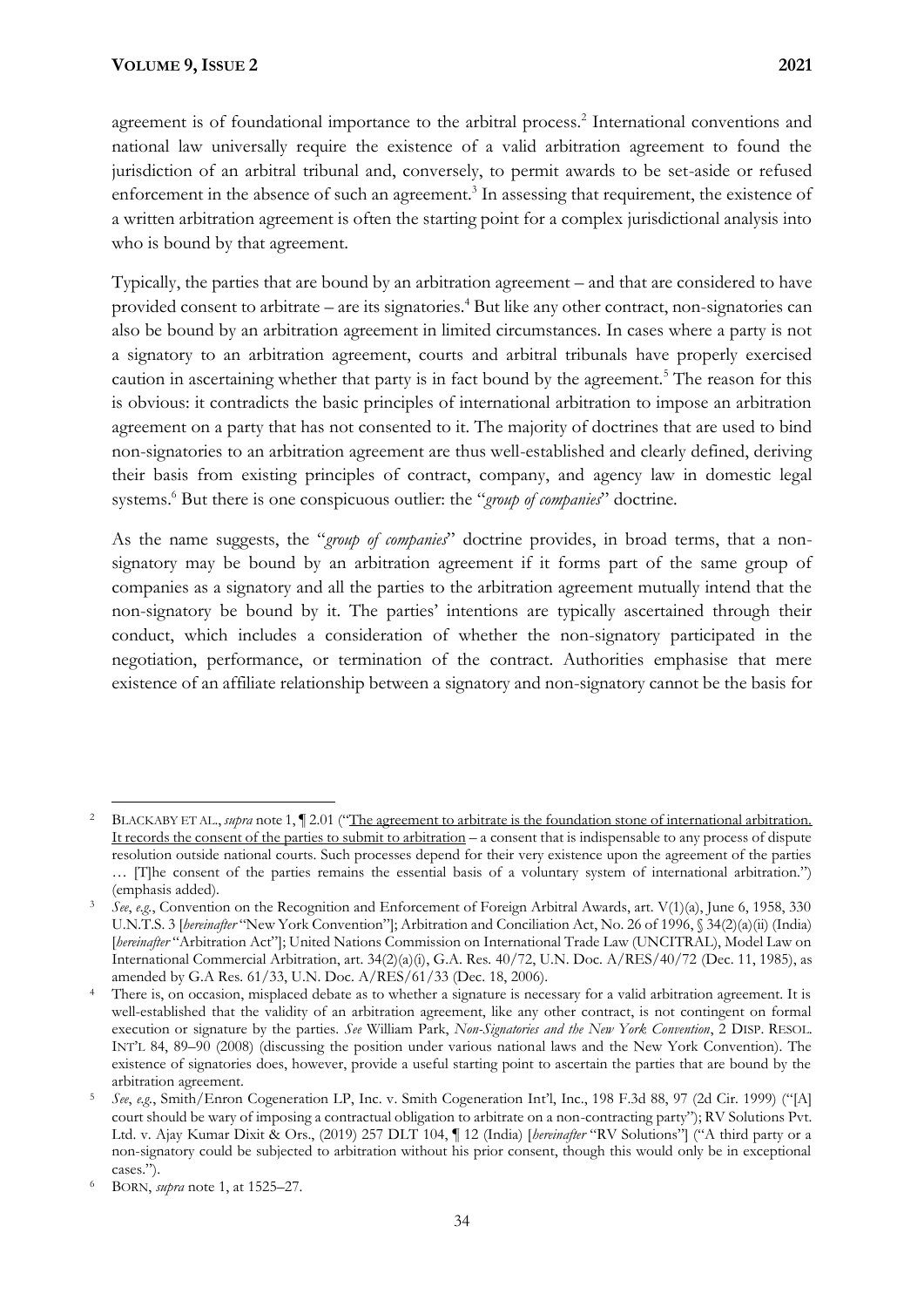consent.<sup>7</sup> Unlike other non-signatory theories that find their roots in domestic law principles, the "*group of companies*" doctrine stems from international arbitration jurisprudence.<sup>8</sup>

The ease with which the "*group of companies*" doctrine appears to impute intent and glide over distinct legal entities and signatories strikes immediate discord with the sacrosanct principles of separate legal personality and privity of contract. Perhaps unsurprisingly, the doctrine is not without its critics and has been rejected by most national courts across the civil and common law divide. Scathing criticisms go so far as to suggest that the doctrine is simply a "*shortcut permitting avoidance of rigorous legal reasoning*".<sup>9</sup>

In a seminal decision that goes against the proverbial tide, the Indian Supreme Court in *Chloro Controls India Private Limited* v. *Severn Trent Water Purification Inc*<sup>10</sup> ["**Chloro Controls**"] adopted the "*group of companies*" doctrine into Indian law. Multiple Indian courts have since applied the doctrine in varying contexts, including to enforce an award against a non-signatory that was not party to the underlying arbitration. The doctrine now appears to be entrenched in Indian jurisprudence.

This article explores the genesis of the "*group of companies*" doctrine and its reception by national courts, arbitral tribunals and in commentary **[Part II]**, before setting out the manner of its adoption and application by Indian courts **[Part III]***.* Through a comparative lens, the article then challenges the reasoning and reliance on precedent in *Chloro Controls* to conclude that the Indian Supreme Court should, if the opportunity arises, reconsider the existence and parameters of the "*group of companies*" doctrine under Indian law **[Part IV]**.

# **II. The "group of companies" doctrine – genesis and reception**

The "*group of companies*" doctrine was first espoused and applied by an arbitral tribunal in *Dow Chemicals* v. *Isover Saint Gobain* ["**Dow Chemicals**"].<sup>11</sup> Beyond French courts and some arbitral tribunals under the rules of the International Chamber of Commerce ["**ICC**"], the doctrine has largely been subject to critical reception. The main criticisms focus on the doctrine's apparent disregard for the principles of privity of contract and separate legal personality, blurring the requirement of consent in international arbitration.

# A. *Dow Chemicals* — From arbitral jurisprudence to the French courts

The dispute in *Dow Chemicals* arose out of distribution agreements that were governed by French law and contained an arbitration clause which provided for ICC arbitration seated in Paris. Subsidiaries of Dow Chemical Company, Dow Chemical A.G., and Dow Chemical Europe, signed two distribution agreements to distribute thermal isolation equipment in France with certain companies, who later assigned their rights and obligations to Isover Saint Gobain ["**Isover**"]. Both contracts provided that any subsidiary of Dow Chemical Company could comply with the delivery

<sup>7</sup> BERNARD HANOTIAU, COMPLEX ARBITRATIONS: MULTI-PARTY, MULTI-CONTRACT, MULTI-ISSUE – A COMPARATIVE STUDY ¶ 244 (2d ed. 2020) ("…we will emphasise in the conclusions that we will draw from an analysis of the case law that the existence of a group of companies is not per se a sufficient element to allow the extension to a non-signatory company of an arbitration agreement concluded by another member of the group.").

<sup>8</sup> BORN, *supra* note 1, at 1558–68; BLACKABY ET AL., *supra* note 1, ¶¶ 2.43–2.50.

<sup>9</sup> HANOTIAU, *supra* note 7, ¶ 245.

<sup>10</sup> Chloro Controls India Private Limited v. Severn Trent Water Purification Inc. (2013) 1 SCC 641 (India) [*hereinafter* "Chloro Controls"].

<sup>11</sup> Dow Chemical France, the Dow Chemical Company & Ors. v. Isover Saint Gobain, ICC Case No. 4131, IX Y.B. COMM. ARB. 131 (1984) [*hereinafter* "Dow Chemicals"].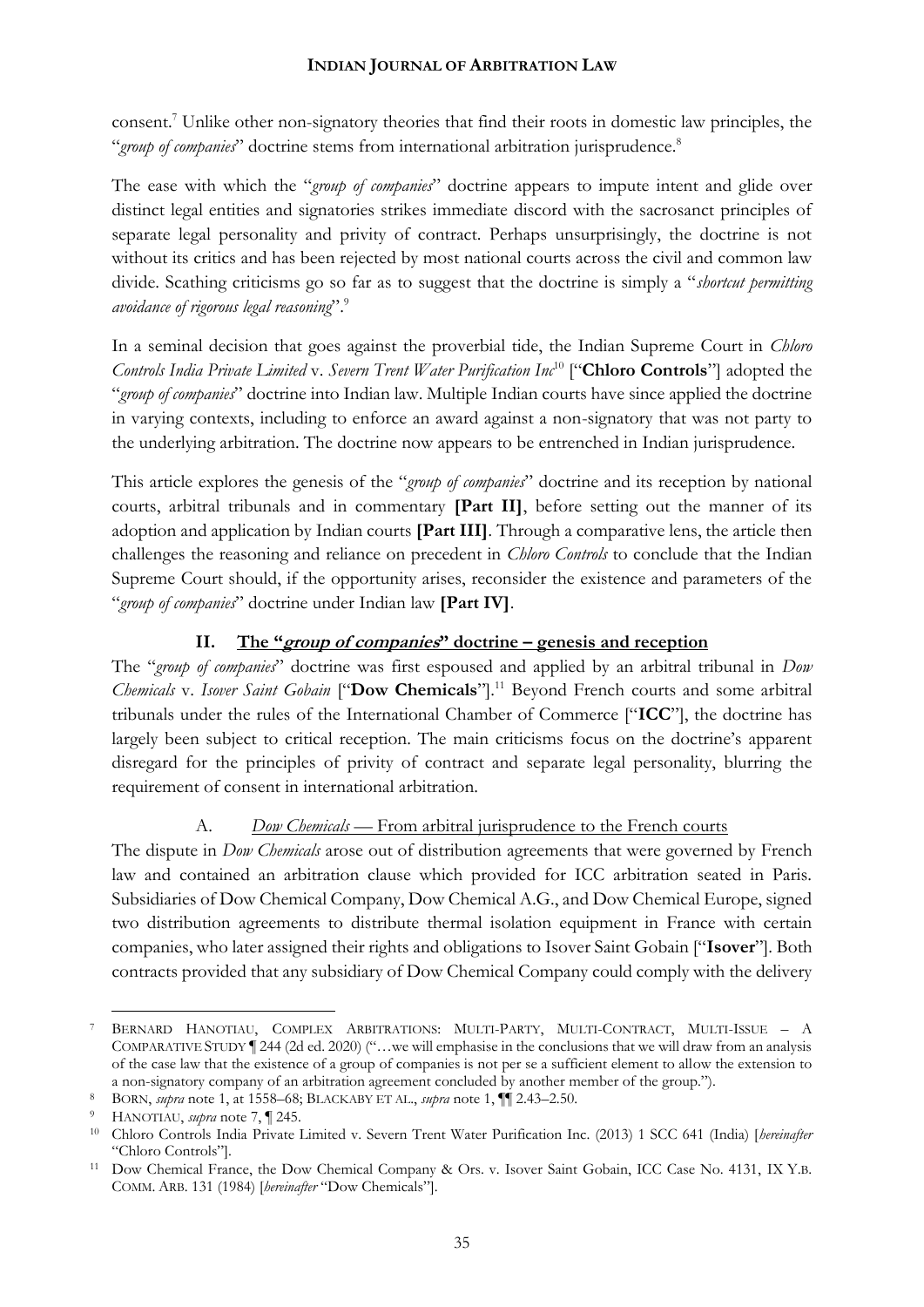obligations that were eventually fulfilled by Dow Chemical France, a subsidiary that was not a signatory to the distribution agreements.

In light of certain disputes over the performance of the distribution agreements, all four Dow Chemical entities – Dow Chemical Company, Dow Chemical A.G., Dow Chemical Europe, and Dow Chemical France – initiated arbitral proceedings against Isover. Isover objected to the jurisdiction of the Tribunal on the basis that two of the four Dow Chemical entities – Dow Chemical France and Dow Chemical Company – did not sign the distribution agreements and there was thus no valid arbitration agreement with those parties.<sup>12</sup> The Tribunal disagreed.

In assessing whether the non-signatories were bound by the arbitration agreements, the tribunal held, applying the general principles of international arbitration law, that the scope and effect of the arbitration agreement should be determined by reference to the "*common intent of the parties*" as ascertained from the facts relating to the conclusion, performance, and termination of the agreements.<sup>13</sup> The Tribunal also took into account international trade usage, specifically in the presence of a group of companies.<sup>14</sup>

The Tribunal noted that none of the parties had attached any relevance to which company within the Dow Chemicals group signed and performed the distribution agreements.<sup>15</sup> Accordingly, the Tribunal held that all the companies within the Dow Chemicals group had understood themselves to be concluding the contract – an understanding shared by Isover's predecessors in contract.<sup>16</sup> In particular, the Tribunal found that Dow Chemical France played a central role in the formation, performance, and termination of the contracts as it was pivotal in organising "*the contractual relationship with the companies succeeded by [Isover]*" and had carried out the deliveries envisaged under both agreements.<sup>17</sup> The Tribunal also concluded that Dow Chemical Company had been involved in all stages of the contract as it owned the trademarks under which the relevant products were to be marketed in France and controlled the subsidiaries that entered into and performed the distribution agreements.<sup>18</sup> Observing that the Dow Chemical group operated as a single "*economic reality*," the Tribunal held that the non-signatories were bound by the arbitration agreements:

"*[T]he arbitration clause expressly accepted by certain of the companies of the group should bind the other companies which, by virtue of their role in the conclusion, performance, or termination of the contracts containing said clauses, and in accordance with the mutual intentions of all parties to the proceedings, appear to have been veritable parties to these contracts or to have been principally concerned by them and the disputes to which they may give rise.*" 19

Isover applied to the French courts to set aside the award on jurisdictional grounds. The Paris Court of Appeal rejected the application, reasoning that the "*[arbitral tribunal] ha[d], for pertinent and non-contradicted reasons, decided, in accordance with the intention common to all companies involved, that Dow* 

- <sup>13</sup> *Id.* at 134.
- <sup>14</sup> *Id.*
- <sup>15</sup> *Id.* at 134–35.
- <sup>16</sup> *Id.* at 135.
- <sup>17</sup> *Id.* at 134.

<sup>12</sup> *See id*. at 132.

<sup>18</sup> *Id.* at 134–35.

<sup>19</sup> *Id.* at 136.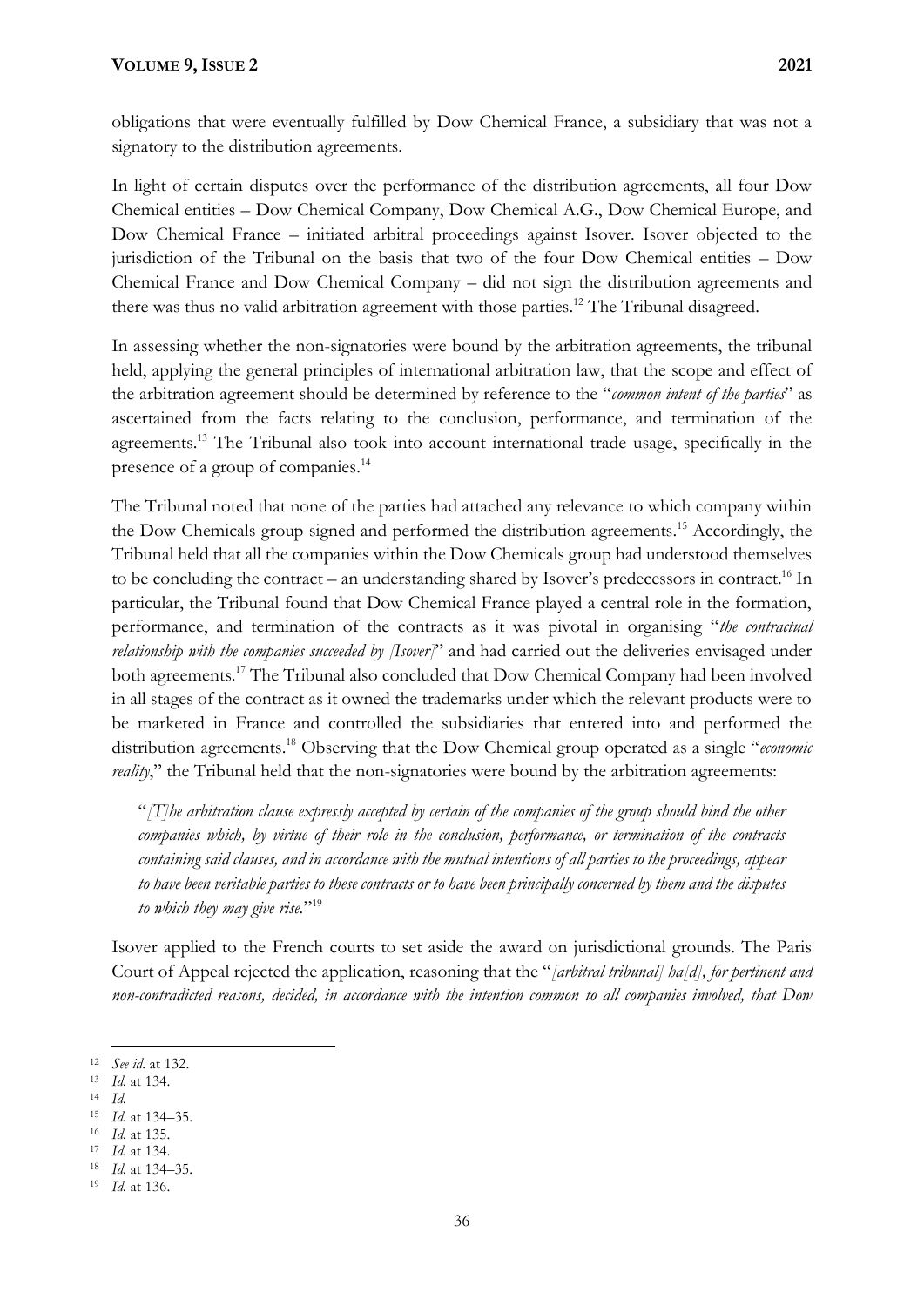*Chemical France and Dow Chemical Company have been parties to these agreements although they did not actually sign them and that therefore the arbitration clause was applicable to them as well*"*.* 20

# B. Reception across the civil and common law divide

Subsequent French courts have enforced arbitral awards where the arbitration agreement has been extended to bind non-signatories, either expressly or implicitly, on the basis of the "*group of companies*" doctrine.<sup>21</sup> In *Sponsor A.B.* v. *Lestrade*, for instance, the Court of Appeal of Pau affirmed the decision of the lower court in appointing an arbitrator for a party that was a non-signatory. In applying the "*group of companies*" doctrine, the Court observed that the non-signatory had played an important role in the conclusion, non-performance, and termination of the underlying contract, making it "*the soul, the inspirer and, in fact, in a word, the brains of the [signatory] party*". 22

ICC tribunals have also adopted and applied the "*group of companies*" doctrine, often underscoring that the mere fact that the non-signatory belongs to the same group of companies as the signatory is a necessary but not sufficient condition to bind the non-signatory to the arbitration agreement.<sup>23</sup> Outside the French and ICC context, however, the "*group of companies*" doctrine has had a more lukewarm reception.

Perhaps most forcefully, the "*group of companies*" doctrine has been eschewed for running roughshod over the principle of separate legal personality and permitting distinct corporate entities within a group to be treated as a single economic unit.<sup>24</sup> The principle of separate legal personality is not limited to national legal systems and is even well-rooted in international jurisprudence, including decisions of the International Court of Justice.<sup>25</sup> In simple terms, the principle of separate legal personality provides that a company is a distinct legal entity from its shareholders and affiliates with the capacity to sue and be sued, enter into legal relations and own assets in its own right.<sup>26</sup>

<sup>20</sup> Yves Derains, *Is There a Group of Companies Doctrine?*, *in* DOSSIER OF THE ICC INSTITUTE OF WORLD BUSINESS LAW: MULTIPARTY ARBITRATION 131, 133 (Bernard Hanotiau & Eric E. Schwarz eds., 2010).

<sup>21</sup> *See*, *e.g.*, Cour de Cassation [Supreme Court for Judicial Maters] June 11, 1991, 1992(1) REVUE DE L'ARBITRAGE 73 (Fr.); Cour d'appel [Regional Court of Appeal] Paris, Oct. 7, 1999, 2000(2) REVUE DE L'ARBITRAGE 288 (Fr.); Cour d'appel [Regional Court of Appeal] Pau, Nov. 26, 1986, 1998(1) REVUE DE L'ARBITRAGE 153 (Fr.).

<sup>22</sup> Cour d'appel [Regional Court of Appeal] Pau, Nov. 26, 1986, 1998(1) REVUE DE L'ARBITRAGE 153, 156 (Fr.); Pietro Ferrario, *The Group of Companies Doctrine in International Commercial Arbitration: Is There any Reason for this Doctrine to Exist?,*  26(5) J. INT'L ARB. 647, 668 (2009) [*hereinafter* "Ferrario"].

<sup>23</sup> *See*, *e.g.*, ICC Case No. 5103, 2(2) INT'L CT. ARB. BULL. 20 (1991); ICC Case No. 6519, 2(2) INT. CT. ARB. BULL. 34 (1991); ICC Case No. 11405 (cited in HANOTIAU, *supra* note 7, ¶¶ 418–21); HANOTIAU, *supra* note 7, ¶ 244 ("But the fact that the signatory and the non-signatory belong to the same group is only one factual element (*un indice*) to be taken into consideration to determine the existence of consent").

<sup>24</sup> Otto Sandrock, *Group of Companies and Arbitration*, TIJDSCHRIFT VOOR ARBITRAGE 6 (2005) ("[The group of companies] doctrine must however, be rejected for several reasons. First, the rules developed under this doctrine are not clear-cut and defined enough to permit their unambiguous application ... Secondly, the basic principle of privity of contract is confusingly blurred. Thirdly, there is no reason whatsoever to deviate from the traditional approach which guarantees a much higher degree of certainty of law and of foresee ability. Fourthly, this theory often also runs counter to the clear intention of the parties."). For further discussion, *see* cases set out in Part II(B) of this article.

<sup>25</sup> Case Concerning the Barcelona Traction, Light and Power Company, Limited (Belg. v. Spain), Judgment, 1970 I.C.J. Rep. 3, at 39 (Feb. 5).

<sup>26</sup> *See, e.g.,* Albacruz (Cargo Owners) v. Albazero [1977] AC 774 (HL) 807 (Eng.) ("[e]ach company in a group of companies (a relatively modern concept) is a separate legal entity possessed of separate legal rights and liabilities so that the rights of one company in a group cannot be exercised by another company in that group even though the ultimate benefit of the exercise of those rights would enure beneficially to the same person or corporate body irrespective of the person or body in whom those rights were vested in law.").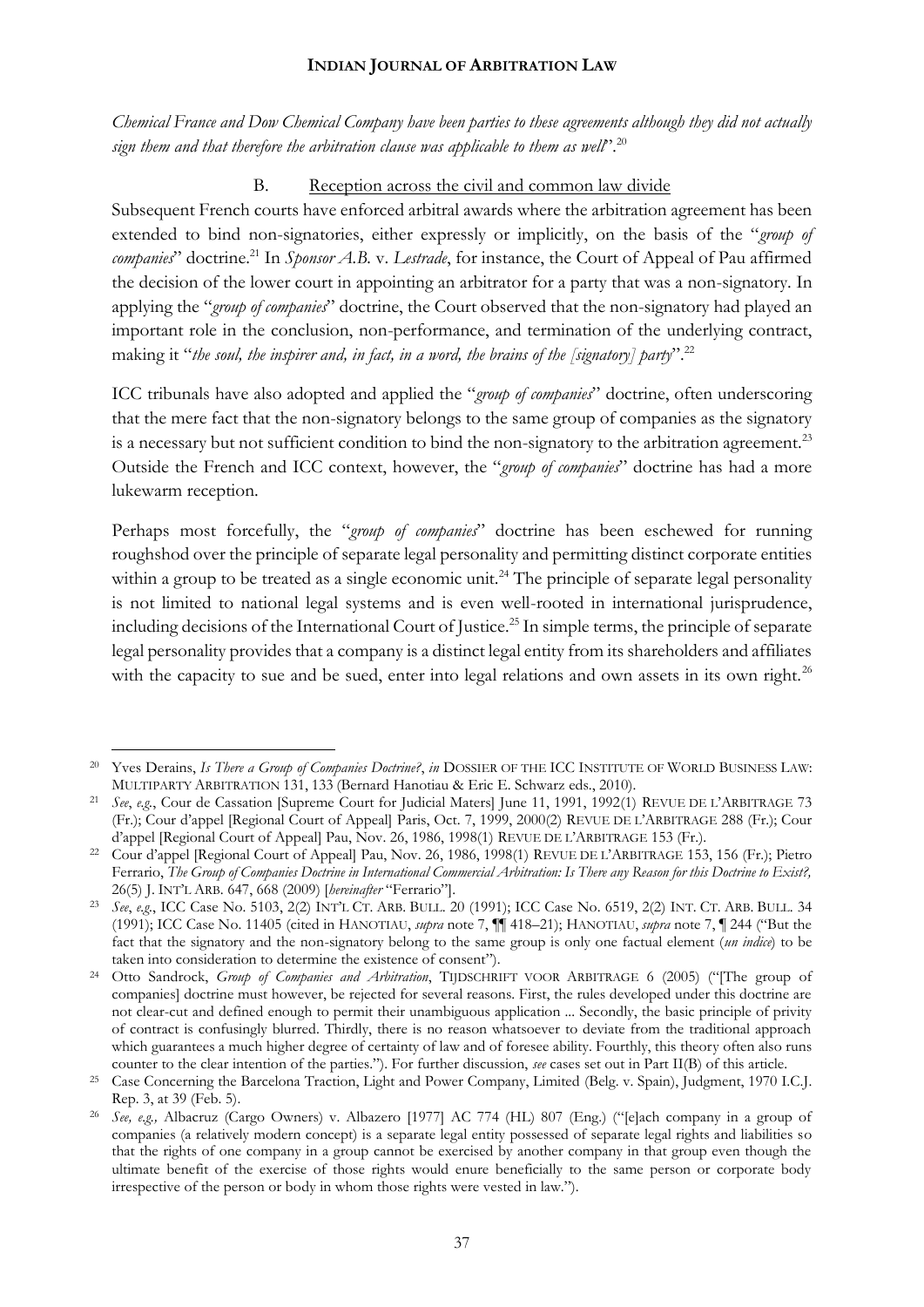The rights and liabilities of a company cannot, without more, be transposed on its shareholders or affiliates or vice-versa.

Attempts to treat corporate actors in the same group as a single entity have found little favour, even in circumstances where non-contracting entities might have participated in transactions. Indeed, in international commerce, entities across a corporate group regularly and interchangeably negotiate and perform contracts, notwithstanding the legal form or named parties to a transaction. Imputing intent in such circumstances defeats the purpose of conferring separate legal personality.

As Robert Goff LJ famously observed in *Bank of Tokyo Ltd.* v. *Karoon*:

"*Mr. Hoffmann suggested beguilingly that it would be technical for us to distinguish between parent and subsidiary company in this context; economically, he said, they were one. But we are concerned not with economics but with law. The distinction between the two is, in law, fundamental and cannot here be bridged.*" 27

Given the primacy of separate legal personality, national courts have rejected attempts to import the "*group of companies*" doctrine in the international arbitration context.

In the United States, for instance, the Court of Appeals for the Second Circuit dismissed attempts to enforce an arbitral award against a non-signatory parent in *Sarhank Group* v. *Oracle Corp.*<sup>28</sup> In the arbitral proceeding, the Tribunal had found that the non-signatory was bound by the arbitration agreement and liable for obligations under the contract.<sup>29</sup> The Court of Appeals for the Second Circuit disagreed.

While accepting in principle that non-signatories could be bound by an arbitration agreement, the Court confirmed that the instances in which U.S. courts have bound non-signatories to an arbitration agreement are limited to "*incorporation by reference, assumption, veil piercing/alter ego and*  estoppel and the like<sup>".30</sup> Stressing the importance of separate legal personality, however, the Court concluded that it would be impermissible to look beyond the corporate form of a subsidiary to bind a parent company because:

"*[t]o hold otherwise would defeat the ordinary and customary expectations of experienced business persons. The principal reason corporations form wholly owned foreign subsidiaries is to insulate themselves from liability for the torts and contracts of the subsidiary and from the jurisdiction of foreign courts. The practice of dealing through a subsidiary is entirely appropriate and essential to our nation's conduct of foreign trade.*" 31

<sup>27</sup> Bank of Tokyo Ltd. v. Karoon [1987] AC 45, at 64 (Eng.).

<sup>28</sup> Sarhank Group v. Oracle Corp, 404 F.3d 657 (2nd Cir. 2013) [*hereinafter* "Sarhank"].

<sup>29</sup> *Id.* at 662 ("The Arbitral Tribunal held that, 'despite ... their having separate juristic personalities, subsidiary companies to one group of companies are deemed subject to the arbitration clause incorporated in any deal either is a party thereto provided that this is brought about by the contract because contractual relations cannot take place without the consent of the parent company owning the trademark by and upon which transactions proceed.'").

<sup>30</sup> *Id.* at 662.

<sup>31</sup> *Id.*; *see also* Alexandre Meyniel, *That Which Must Not Be Named: Rationalizing the Denial of U.S. Courts With Respect To The Group of Companies Doctrine*, 3(1) THE ARB. BRIEF 18, 34 et seq (2013).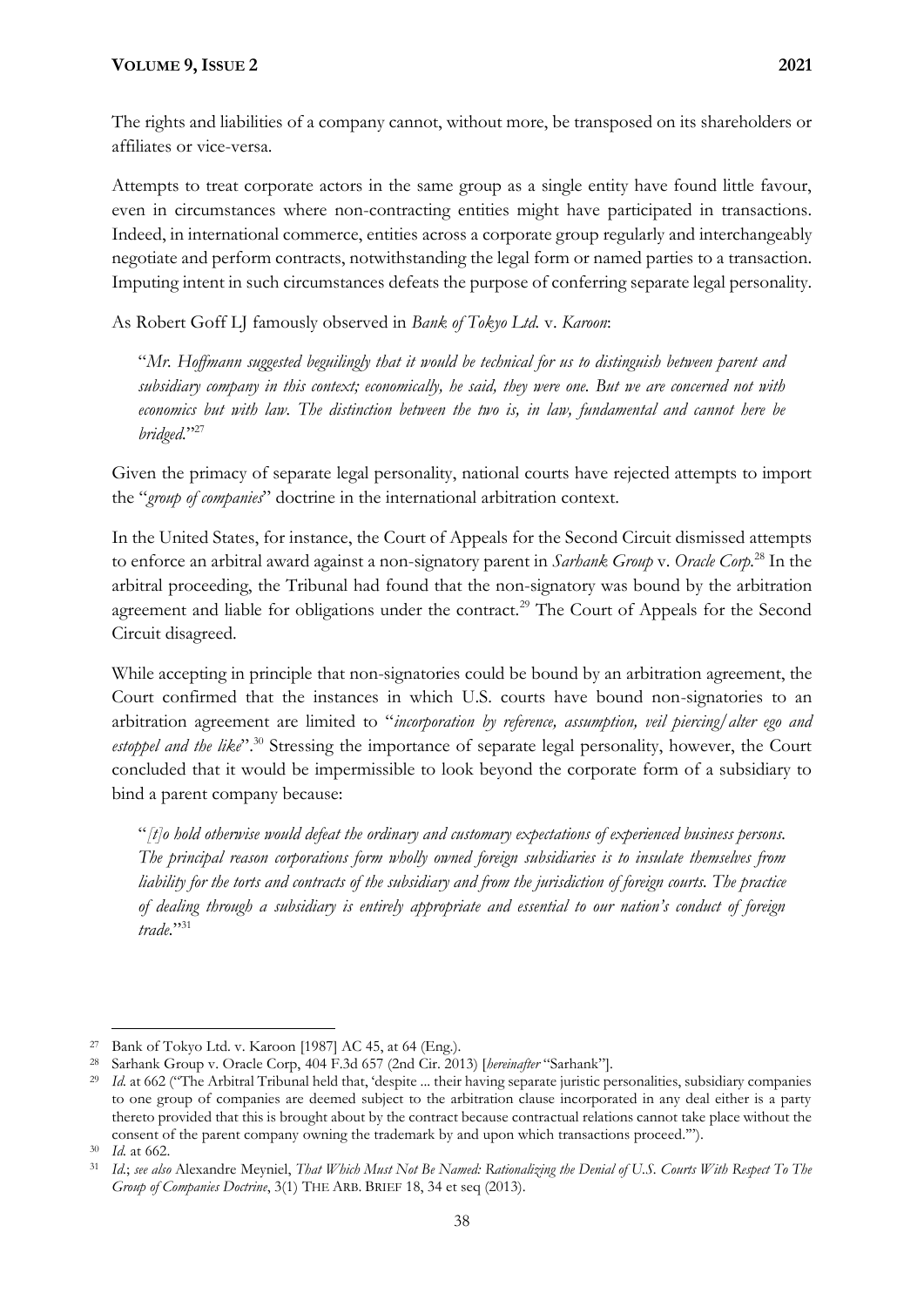Singapore courts have similarly rejected the doctrine. In *Manuchar Steel H.K. Ltd* v. *Star Pac. Line*  Pte Ltd.,<sup>32</sup> the Claimant sought to enforce an award against a non-signatory that formed part of the same group of companies as the signatory, on the basis that the two companies formed a single economic entity.<sup>33</sup> In dismissing the argument, the Court concluded that the right to use a corporate structure in any manner legally permissible was inherent in Singapore's corporate law and that Singapore did not recognise the theory of single economic entity:

"*[a] basic tenet of company law in Singapore … is that a company and its shareholders are separate legal persons. Save for very limited exceptions, most of which are statutory, the company has rights and liabilities of its own which are distinct from those of its shareholders*."<sup>34</sup>

It is only in limited circumstances where there has been some form of abuse that the court looks past the corporate form of contracting entities.<sup>35</sup> In relation to the argument that the signatory and non-signatory company formed a single economic entity, the Court held that enforcing the arbitral award against a non-signatory on the basis of this theory "*would be anathema to the 'internal logic of the consensual basis of an agreement to arbitrate*'*.*" 36

The English High Court in *Peterson Farms Inc.* v. *C&M Farming Ltd* similarly rejected the "*group of companies*" doctrine as forming "*no part of English law*". <sup>37</sup> While not expressly articulated in those terms, the decision makes apparent that the Court was motivated by the primacy of separate legal personality under English law.

Swiss and German courts have also refused to apply the "*group of companies*" doctrine, noting, *inter alia*, that the corporate form of entities could only be disregarded in limited circumstances of abuse.<sup>38</sup>

<sup>32</sup> Manuchar Steel H.K. Ltd. v. Star Pac. Line Pte Ltd. [2014] SGHC 181 (Sing.).

<sup>33</sup> *Id.* ¶ 18.

<sup>34</sup> *Id.* ¶ 89.

<sup>35</sup> *Id.* ¶ 96.

<sup>36</sup> *Id.* ¶ 70.

<sup>37</sup> Peterson Farms Inc. v. C&M Farming Ltd. [2004] EWHC (Comm) 121, ¶ 62 (Eng.) [*hereinafter* "Peterson Farms"]; *see also* The Mayor & Commonalty & Citizens of the City of London v. Sancheti [2008] EWCA (Civ) 1283 (Eng.) [*hereinafter* "Sancheti"] (rejecting arguments that a subsidiary company could claim to be a party to an arbitration where the arbitration agreement was between the parent company and a third party on the basis that the parent and subsidiary were "so closely related" that it could be said that the subsidiary was "claiming through or under" the parent).

<sup>38</sup> Bundesgericht [Bger] [Federal Supreme Court] Jan. 29, 1996, 14(3) ASA BULL. 496 (Switz.); *see also* DANIEL GIRSBERGER & NATALIE VOSER, INTERNATIONAL ARBITRATION: COMPARATIVE AND SWISS PERSPECTIVES 101 (3d ed. 2016); *see also* Andrea Meier, *Multi-party Arbitrations*, *in* ARBITRATION IN SWITZERLAND: THE PRACTITIONER'S GUIDE 2505, 2508 (Manuel Arroyo ed., 2d ed. 2018); Oberlandesgericht Hamburg [OLG Hamburg] [Higher Regional Court of Hamburg] Nov. 8, 2001, 2002 OBERLANDESGERICHT-REPORT 305 (Ger.); Christian Duve & Philip Wimalasena, *Part IV: Selected Areas and Issues of Arbitration in Germany, Arbitration of Corporate Law Disputes in Germany*, *in* ARBITRATION IN GERMANY: THE MODEL LAW IN PRACTICE 927, 951 (Patricia Nacimiento eds., 2d ed. 2015). Both Swiss and German courts have been more receptive to the "group of companies" doctrine in cases where the tribunal applied foreign law. *See* Bundesgerichtshof [BGH] [Federal Court of Justice] May 8, 2014, GER. ARB. J. 151 (Ger.) ("[I]t is not evident that such a binding [of a non-signatory to the arbitration agreement] would offend against the *ordre public*. Article 6 of the Introductory Act to the German Civil Code protects – like other appropriate reservation clauses … only the 'core of the domestic legal system'…. The decisive factor in this respect is whether the result of the application of foreign law is so strongly at odds with the fundamental ideas of the German regulations and the ideas of justice contained in them that it appears unacceptable according to domestic perceptions…. For this purpose, it is not sufficient if the German judge, if he or she had to decide the case according to German law, would come to a different conclusion on the basis of mandatory German norms …. The assumption of a violation of the *ordre public*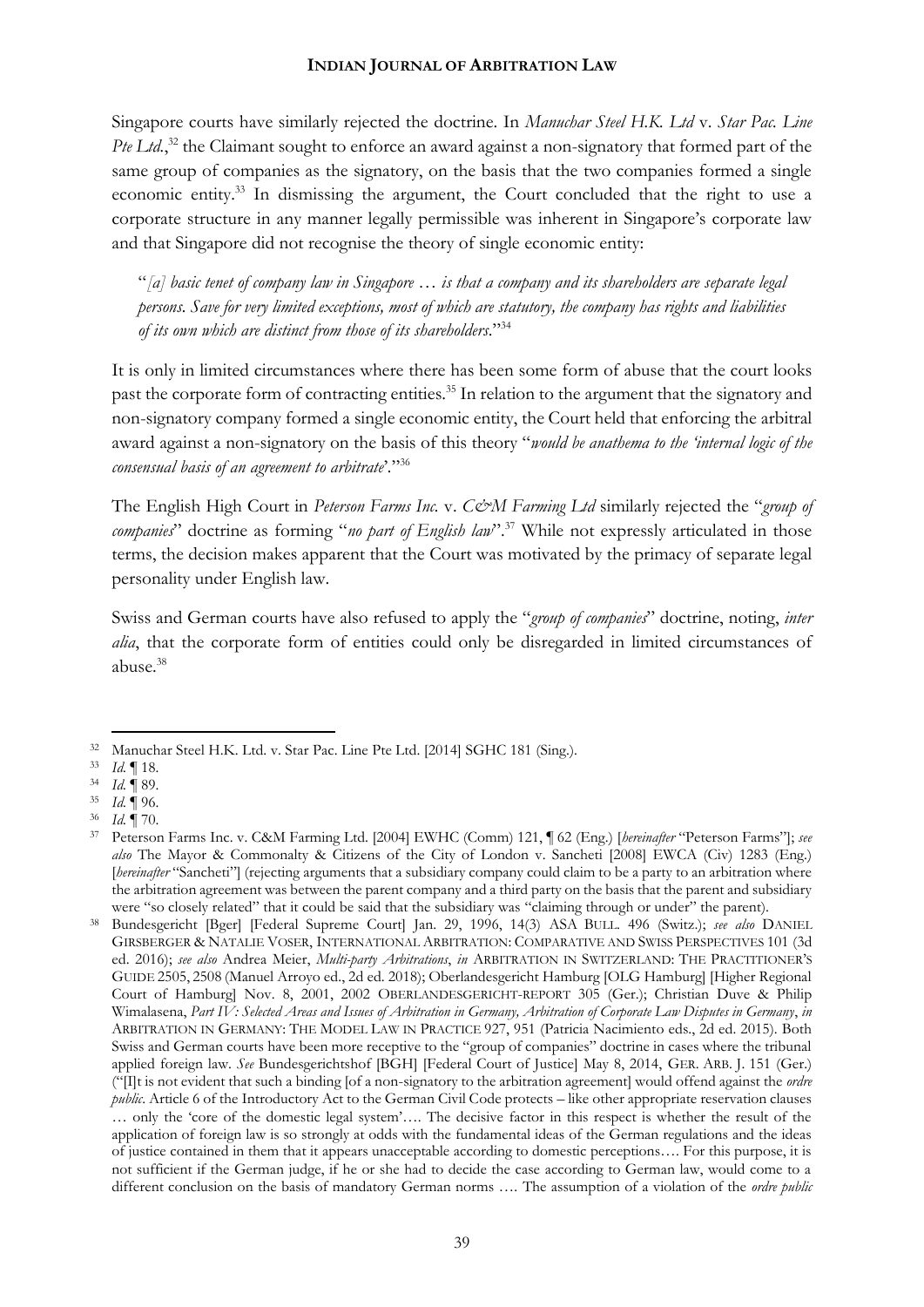The doctrine has also been criticised for disregarding the foundational requirement of party consent in arbitration and the contractual emphasis on privity.<sup>39</sup> One of its more vocal critics, Bernard Hanotiau argues that the "*group of companies*" doctrine has been misapplied in practice by tribunals that disregard the "*undisputed principle*" that jurisdiction over a non-signatory cannot be established solely on the basis that a non-signatory belongs to the same corporate group as a signatory.<sup>40</sup>

However, commentaries on the "*group of companies*" doctrine are not universally critical. In defence of the doctrine, some have underscored that it does not easily disregard corporate form and only applies in circumstances where the evidence objectively points to an intent for the non-signatory to be bound.<sup>41</sup> Equally, while there is some force to the criticism that the doctrine has been misused and is easy to misapply, as a matter of principle, it is difficult to challenge the "*group of companies*" doctrine as categorically eschewing party consent. To the contrary, the intentions of the parties, as manifested in their conduct, is the touchstone of the "*group of companies*" doctrine.<sup>42</sup>

As some commentators have observed, the bone of contention for the "*group of companies*" is arguably one of semantics.<sup>43</sup> The doctrine is a manifestation of the principle of implied consent.<sup>44</sup> If one looks past labels, the doctrine, in essence, simply seeks to ascertain whether all the parties, signatories and non-signatories alike, intended the non-signatory to be bound by the arbitration agreement based on the conduct of the parties as objectively construed. The fact that the nonsignatory is of the same group of companies as a signatory is, in that regard, merely one factor that points towards the existence of such intent.<sup>45</sup> But the relationship of the parties is not, in itself, dispositive of the inquiry.<sup>46</sup> That might beg the question of whether there is a need for a separate "*group of companies*" doctrine and whether it has any practical effect, but that ought not to diminish the underlying rationale that where parties intend for a non-signatory to be bound by an arbitration agreement, it should be held to its contractual obligations.

## **III. Chloro Controls and the Indian approach to the "group of companies" doctrine**

The "*group of companies*" doctrine is of relatively recent import in India and has largely grown out of the need to avoid the fragmentation of disputes in multi-party and multi-contract situations (referred to as "*composite*" transactions). Like most arbitral laws, the Arbitration and Conciliation Act, 1996 ["**Arbitration Act**"] does not expressly recognise the doctrine. The Indian courts have,

therefore only comes into consideration in extremely exceptional cases …."); Bundesgericht [Bger] [Federal Supreme Court] Oct. 16, 2003, 129 Entscheidungen des schweizerischen Bundesgerichts [BGE] III 727 (Switz.).

<sup>39</sup> Ferrario, *supra* note 22, at 652.

<sup>40</sup> HANOTIAU, *supra* note 7, ¶ 390. *See also* BLACKABY ET AL., *supra* note 1, ¶ 2.46("on a close reading of the [*Dow Chemicals*] decision, the tribunal's analysis was based on the parties' common intention, and its decision may be explained by reference to the traditional requirement for consent in international arbitration").

<sup>41</sup> Derains, *supra* note 20, at 138; FOUCHARD GAILLARD GOLDMAN, *supra* note 1, ¶¶ 500–01 (1999); *see also* BORN, *supra*  note 1, at 1561–62.

<sup>42</sup> Stavros Brekoulakis, *Rethinking Consent in International Commercial Arbitration: A General T heory for Non-signatories*, 8(4) J. INT'L DISP. SETTLEMENT 610, 618 (2017).

<sup>43</sup> *See*, *e.g.*, Jeffery Waincymer, Procedure and Evidence in International Arbitration 522–23 (2012).

<sup>44</sup> BORN, *supra* note 1, at 1564.

<sup>45</sup> Derains, *supra* note 20, at 141–42. *See also* WAINCYMER, *supra* note 43, at 523; Tobias Zuberbühler, *Non‐Signatories and the Consensus to Arbitrate*, 26(1) ASA BULL. 18, 25 (2018).

<sup>46</sup> *See*, *e.g.*, ICC Case No. 5103, 2(2) INT'L CT. ARB. BULL. 20 (1991); ICC Case No. 6519, 2(2) INT. CT. ARB. BULL. 34 (1991); ICC Case No. 11405 (cited in HANOTIAU, *supra* note 7, ¶¶ 418–421).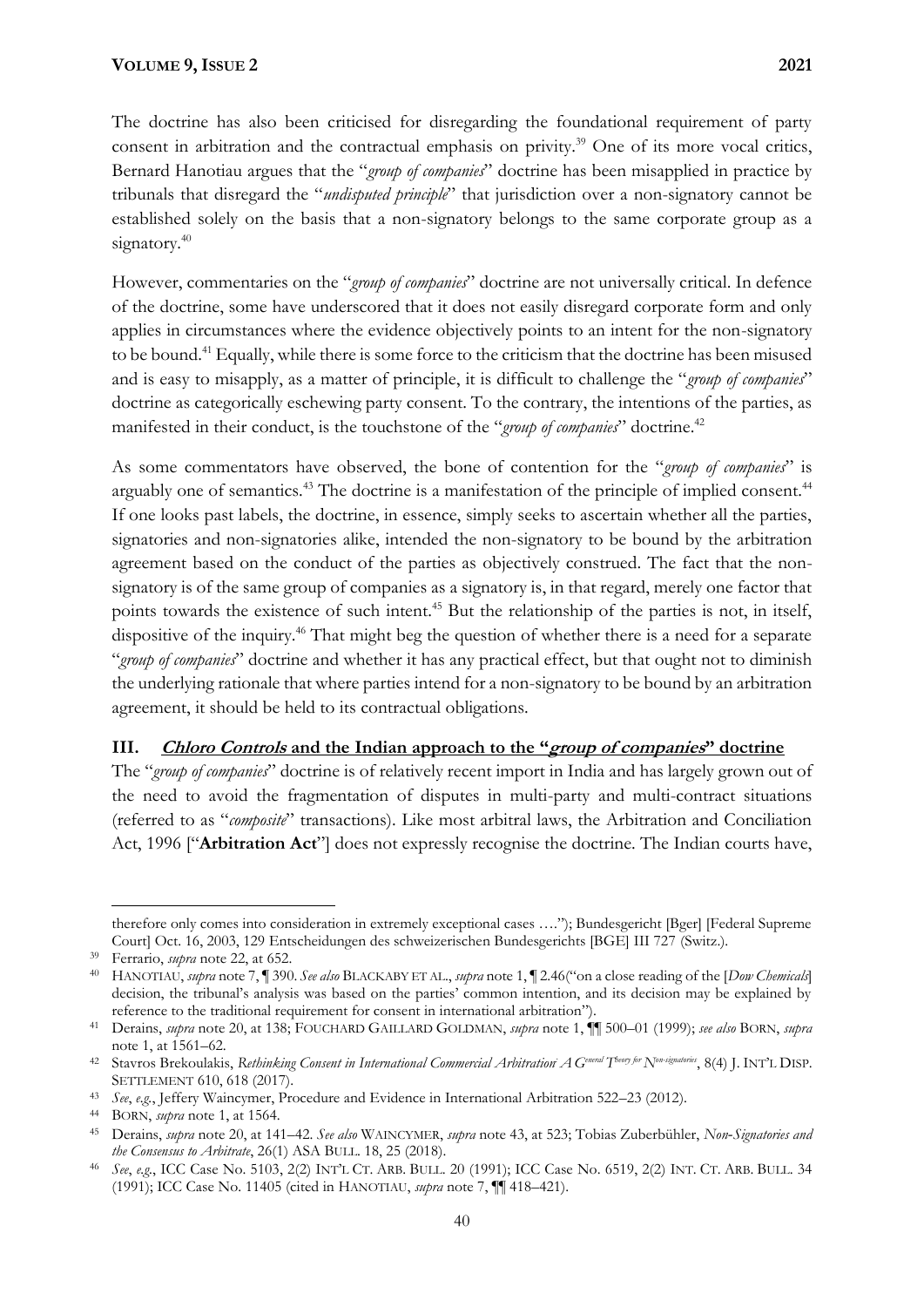however, justified the application of the doctrine by relying on the phrase "*party and any person claiming through or under him*" in Sections  $8,47$  35,<sup>48</sup> and 45<sup>49</sup> of the Arbitration Act.

The doctrine was first adopted by the Supreme Court in *Chloro Controls.*<sup>50</sup> The facts of the case are complex. Suffice it to note that various entities across two groups of companies, one foreign and one Indian, entered into a series of agreements for the distribution of chlorination equipment in India. The parties also incorporated a joint venture company for the purpose of distributing the equipment and the shareholders agreement was the principal contract that contained the arbitration clause that was used to invoke arbitration. Not all the contracting entities were parties to all the agreements, including the shareholders agreement.<sup>51</sup> Some of the agreements also contained inconsistent dispute resolution clauses, including references to the U.S. courts.<sup>52</sup>

Disputes arose when the parent company of the foreign group of entities started distributing its equipment through an entity other than the joint venture. The counterparties applied to Indian courts to obtain an injunction restraining this distribution arrangement. Some of the Respondent entities applied for the disputes to be referred to arbitration under the shareholders agreement on the basis that all the agreements form part of a composite transaction and any non-signatories to the shareholders agreement are bound on the basis of the "*group of companies*" doctrine because they are parties "*claiming through or under*" the signatory under Section 45 of the Arbitration Act.

The Supreme Court agreed. While noting that the doctrine has not been universally accepted, the Court observed that it had found judicial acceptance in the U.S.,<sup>53</sup> England,<sup>54</sup> and France.<sup>55</sup> In defining the parameters of the doctrine, the Court was careful to emphasise that any decision to bind non-signatories should take place with great caution and by "*definite reference to the language of the contract and intention of the parties*".<sup>56</sup> The Court stressed that "*'intention of the parties' is a very significant feature which must be established before the scope of arbitration can be said to include the signatory as well as the non-signatory parties*".<sup>57</sup>

Interestingly, however, in the case of composite transactions and multiple agreements, the Court goes on to observe that a non-signatory could be subject to an arbitration "*without their prior consent*"

<sup>&</sup>lt;sup>47</sup> Arbitration Act, No. 26 of 1996,  $\frac{8(1)}{10}$  (In Indian-seated arbitrations, the courts "shall, if a party to the arbitration agreement or any person claiming through or under him, so applies not later than the date of submitting his first statement on the substances of the dispute… refer the parties to arbitration unless it finds that *prima facie* no valid arbitration agreement exists.") (emphasis added).

<sup>&</sup>lt;sup>48</sup> *Id.* § 35 ("an arbitral award shall be final and binding on the parties and persons, claiming under them, respectively.") (emphasis added).

<sup>&</sup>lt;sup>49</sup> *Id.*  $\sqrt{$  45 (in foreign seated arbitrations, the courts "shall, at the request of one of the parties or any person claiming through or under him, refer the parties to arbitration, unless it finds that the said agreement is null and void, inoperative or incapable of being performed.") (emphasis added).

<sup>50</sup> Chloro Controls, (2013) 1 SCC 641 (India).

<sup>51</sup> *Id.* ¶ 18.

<sup>52</sup> *Id.* ¶¶ 26, 30.

<sup>53</sup> *Id.* ¶ 70.

<sup>54</sup> *Id.*  $\parallel$  66.<br>55 *Id*  $\parallel$  70

<sup>55</sup> *Id.* ¶ 70.

<sup>56</sup> *Id.* ¶ 71.

<sup>57</sup> *Id.* ¶ 67.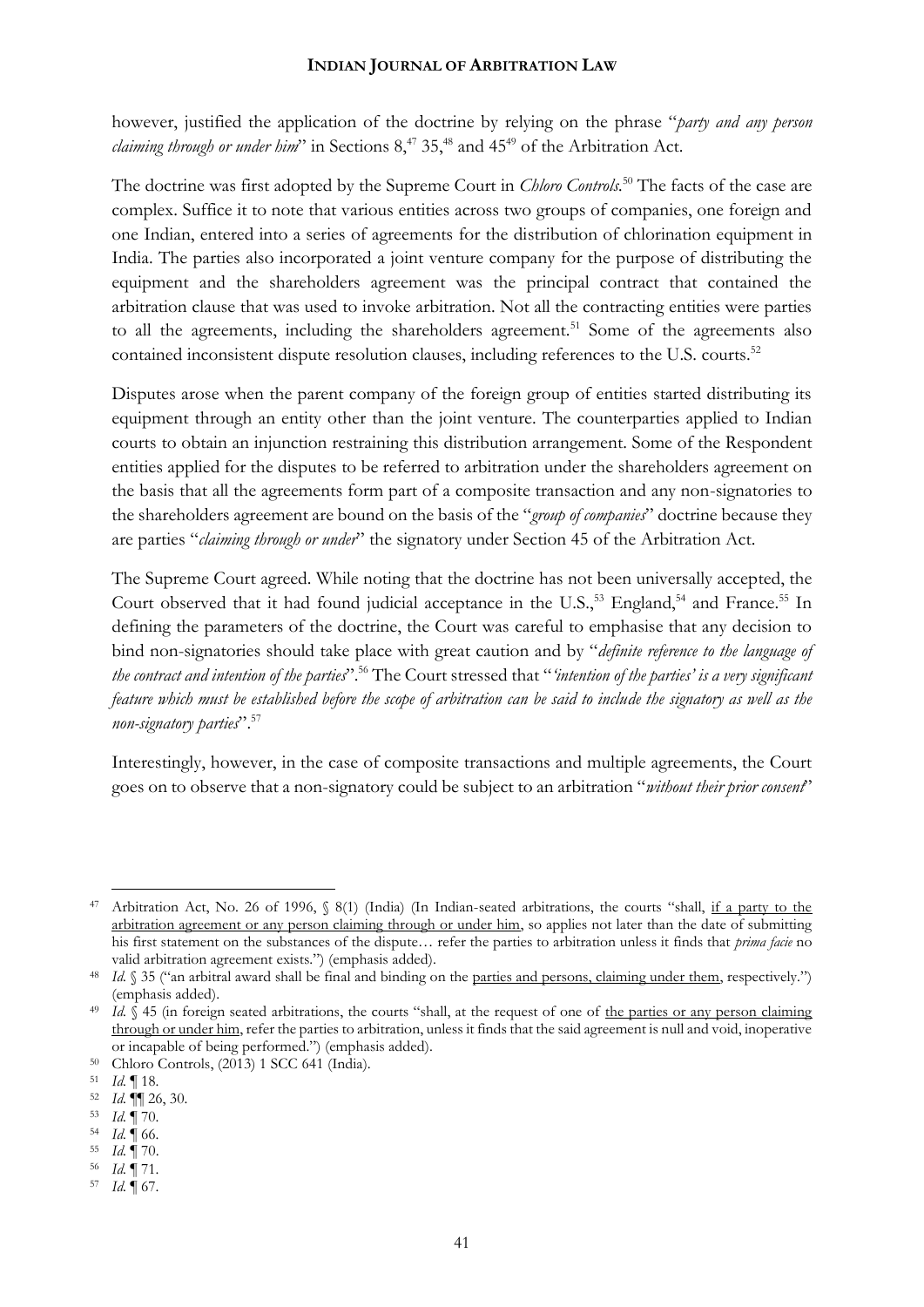in "*exceptional cases*".<sup>58</sup> Here, the Court held that four factors guide the application of the doctrine in such cases:<sup>59</sup>

- The *direct relationship* of the non-signatory to the signatory to the arbitration agreement;
- The *direct commonality of the subject matter and agreement* between the parties;
- The transaction should be of a *composite nature where performance of [the principal] agreement may not be feasible without aid, execution and performance of the supplementary or ancillary agreements*; and
- Whether referring disputes under all the agreements would *serve the ends of justice*.

The Court concluded that "*[t]he intention of the parties to refer all the disputes between all the parties to the arbitration tribunal is one of the determinative factor[s]*".<sup>60</sup>

The Court's references to the need for consent and the ability to join non-signatories in the absence of consent are less-than-easy to reconcile. At points, the Court emphasises the requirement for party intent to bind the non-signatories in the same group of companies and at other times, it discusses the intent of the parties to create a group of contracts in a composite transaction.<sup>61</sup> The Court also appears to suggest that intent is irrelevant where equity calls for a different result.

One reading of the decision is that the Court was simply drawing a line between instances where party intent would be readily ascertainable from their conduct, including through the performance of contractual obligations of a signatory by a non-signatory, and cases where it could be implied by virtue of the structure of the transaction as a whole (although the reference to the "*ends of justice*" still muddies the waters). This reading would also be consistent with the Court's summary of the doctrine:

"*[A]n arbitration agreement entered into by a company within a group of companies can bind its nonsignatory affiliates, if the circumstances demonstrate that the mutual intention of the parties was to bind both the signatory as well as the non-signatory parties*."<sup>62</sup>

<sup>58</sup> *Id.* ¶ 68.

<sup>59</sup> *Id.* ¶ 68.

<sup>60</sup> *Id.* ¶ 69.

<sup>61</sup> *Id.* ¶ 68 ("The Court will examine these exceptions from the touchstone of direct relationship to the party signatory to the arbitration agreement, direct commonality of the subject matter and the agreement between the parties being a composite transaction. The transaction should be of a composite nature where performance of mother agreement may not be feasible without aid, execution and performance of the supplementary or ancillary agreements, for achieving the common object and collectively having bearing on the dispute. Besides all this, the Court would have to examine whether a composite reference of such parties would serve the ends of justice."), *¶* 102 ("We have already discussed that under the Group of Companies Doctrine, an arbitration agreement entered into by a company within a group of companies can bind its non-signatory affiliates, if the circumstances demonstrate that the mutual intention of the parties was to bind both the signatory as well as the non-signatory parties."), *¶* 139 ("The intention of the parties was clear that all these agreements were being executed as integral parts of a composite transaction. It can safely be covered under the principle of 'agreements within an agreement'."), *¶* 154 ("Where the parties to such composite transaction provide for different alternative forums, including arbitration, it has to be taken that real intention of the parties was to give effect to the purpose of agreement and refer the entire subject matter to arbitration and not to frustrate the remedy in law."), *¶* 155 ("The real intention of the parties was not only to refer all their disputes arising under the agreement which could not be settled despite friendly negotiations to arbitration, but even the disputes which arose in connection with the shareholders/mother agreement to arbitration.").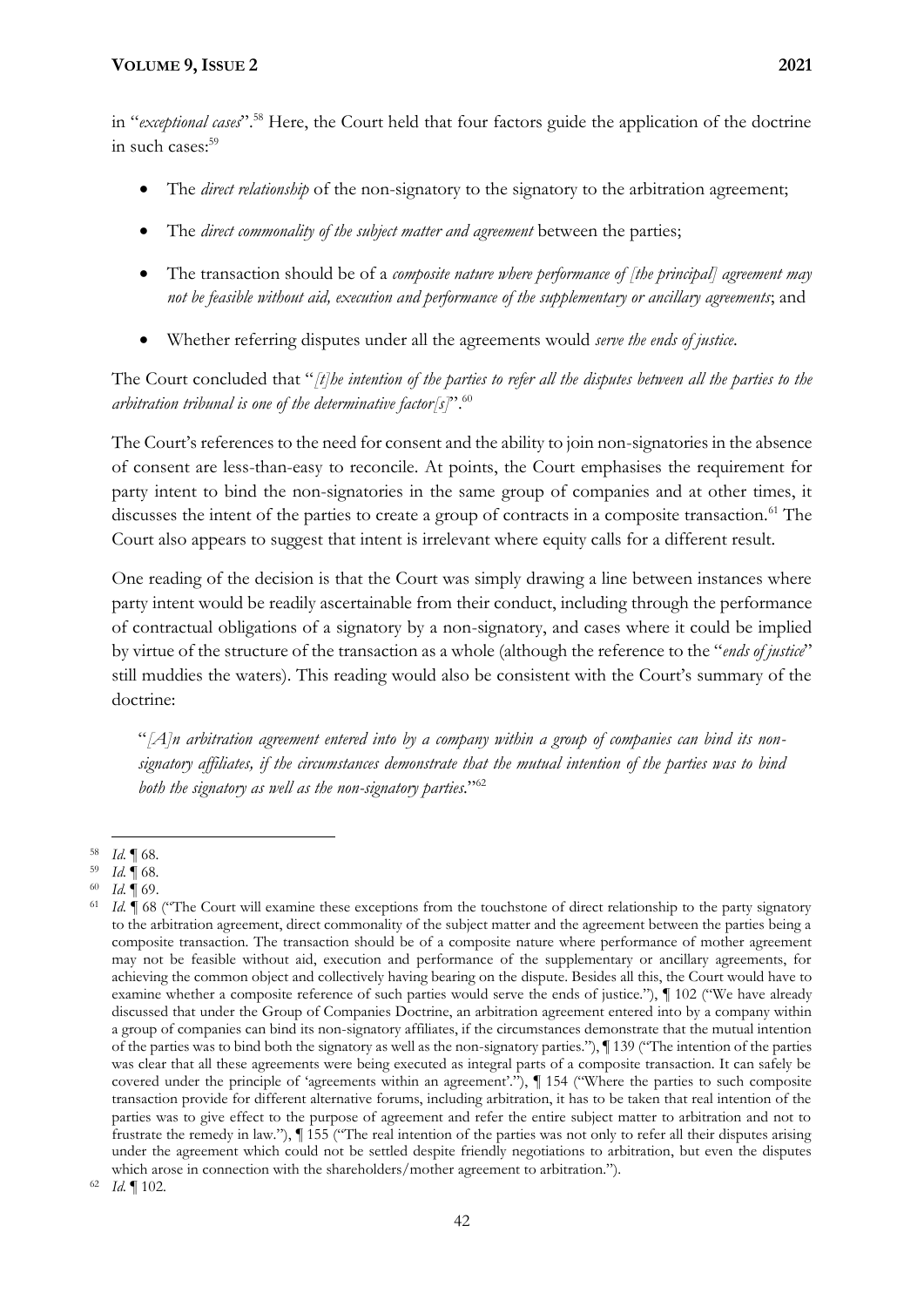In finding that the "*group of companies*" doctrine could be read into the phrase "*any person claiming through or under him*" under Section 45 of the Arbitration Act, the Court placed particular emphasis on the fact that the language does not appear in Article II of the Convention on Recognition and Enforcement of Foreign Arbitral Awards (on the enforcement of arbitration agreements). The Court, therefore, held that it must give "*due weightage to the legislative intent*" in including those additional words, which was to promote arbitration:

"*The language and expressions used in Section 45, 'any person claiming through or under him' including in legal proceedings may seek reference of all parties to arbitration. Once the words used by the Legislature are of wider connotation or the very language of section is structured with liberal protection then such provision should normally be construed liberally.*

*Examined from the point of view of the legislative object and the intent of the framers of the statute, i.e., the necessity to encourage arbitration, the Court is required to exercise its jurisdiction in a pending action, to hold the parties to the arbitration clause and not to permit them to avoid their bargain of arbitration by bringing civil action involving multifarious cause of action, parties and prayers*."<sup>63</sup>

It is worth noting that *Chloro Controls* reflects a shift towards a more pro-arbitration reasoning by the Supreme Court. Prior to *Chloro Controls,* in *Sukanya Holdings* v. *Jayesh H. Pandya* ["**Sukanya**  Holdings"],<sup>64</sup> the Supreme Court had refused to refer a matter to arbitration on the ground that the claims fell outside the scope of the arbitration agreement and, importantly, some of the parties to the dispute were not signatories to the arbitration agreement. *Sukanya Holdings* has generally been viewed as adopting a restrictive approach to binding non-signatories to the arbitration agreement. Yet, the decision can be distinguished from *Chloro Controls* as it was rendered in respect of Section 8 of the Arbitration Act, which, at the time, did not contain the phrase "*claiming through or under*". Indeed, given the centrality of that phrase to the Court's reasoning in *Chloro Controls*, in its 246<sup>th</sup> Report on the Amendments to the Arbitration and Conciliation Act, 1996, the Law Commission of India recommended that the definition of "*party*" contained in Section 2(1)(h) of the Arbitration Act be amended to include the phrase "*any person claiming through or under*". Curiously, while Section 8 of the Arbitration Act was subsequently amended by the Arbitration and Conciliation (Amendment) Act 2015 to include the phrase "*claiming through or under*", the definition of "*party*" contained in Section 2(1)(h) remained unchanged.

Since *Chloro Controls,* subsequent Indian courts have applied the "*group of companies*" doctrine to bind non-signatories to arbitration agreements in the context of composite multi-party and multicontract disputes.<sup>65</sup> In *Ameet Lalchand Shah v. Rishabh Enterprises* ["**Ameet Lalchand**"],<sup>66</sup> in light of the amendments to Section 8 to insert the phrase "*claiming through or under*", the Supreme Court extended the arbitration agreement to non-signatories in a composite transaction and, in effect,

<sup>63</sup> *Id.* ¶¶ 90–91.

<sup>64</sup> Sukanya Holdings v. Jayesh H. Pandya, (2003) 5 SCC 531 (India) [*hereinafter* "Sukanya Holdings"].

<sup>65</sup> *See, e.g.,* Mahanagar Telephone Nigam Ltd v. Canara Bank, AIR 2019 SC 4449 (India); Reckitt Benckiser v. Reynders Label Printing, (2019) 7 SCC 62 (India) [*hereinafter* "Reckitt Benckiser"] (decided against binding the parent company to the proceedings as it had not taken part in the negotiation of the arbitration agreement even though it was part of the group of companies); SEI Adhavan Power Pvt. Ltd. v. M/s SunEdison Solar Power India (Pvt.) Limited, (2018) SCC OnLine Mad 13299 (India); Magic Eye Developers Pvt. Ltd. v. Green Edge Infra Pvt. Ltd. & Ors., 2020 SCC OnLine Del 597 (India).

<sup>66</sup> Ameet Lalchand Shah & Ors. v. Rishabh Enters. & Ors., (2018) 15 SCC 678 (India) [*hereinafter* "Ameet Lalchand"].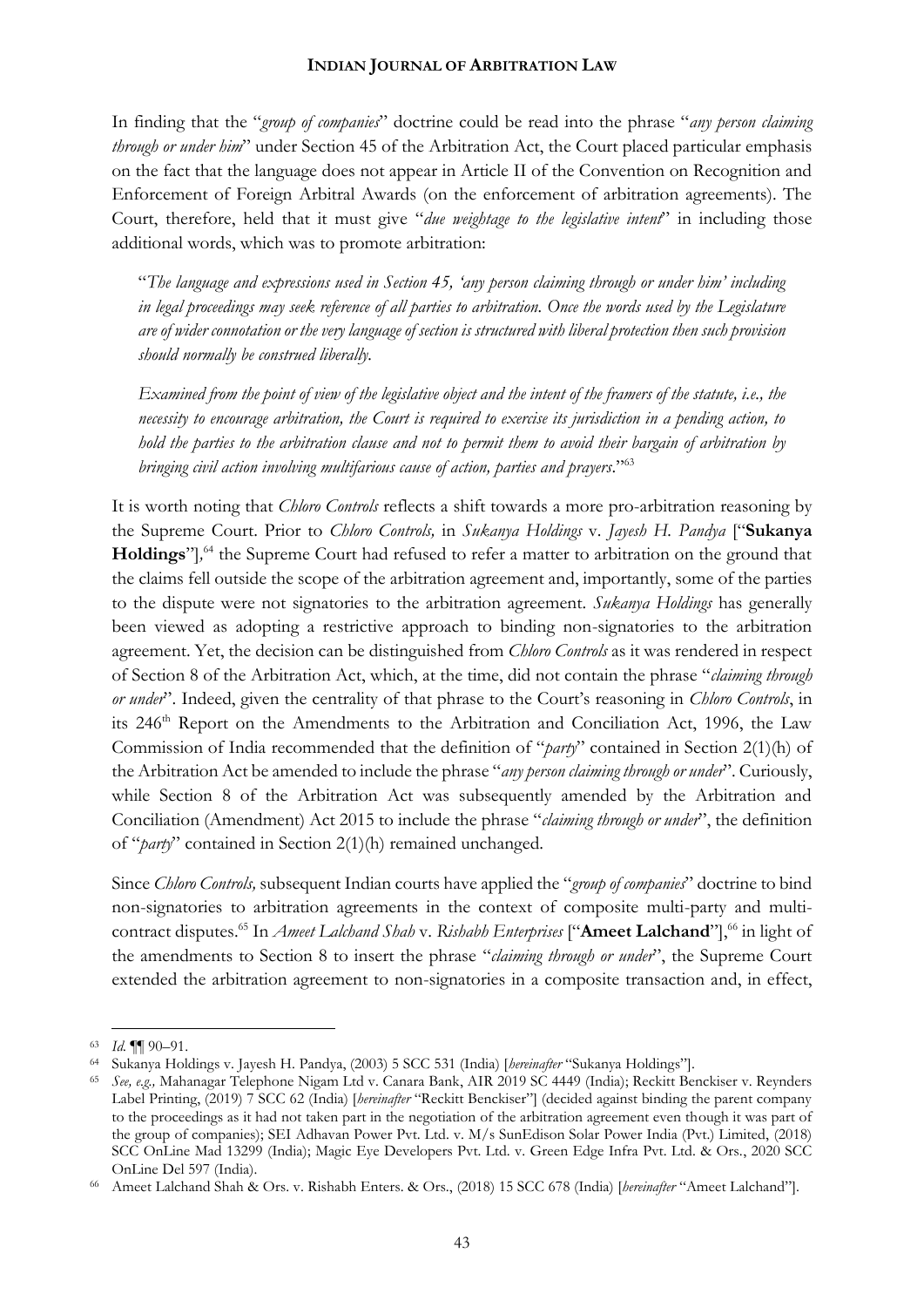restricted the applicability of *Sukanya Holdings*. <sup>67</sup> In *Cheran Properties Limited* v. *Kasturi and Sons Limited*  ["**Cheran Properties**"], <sup>68</sup> the Supreme Court also applied the doctrine where the dispute arose out of one agreement rather than a "*composite transaction".* It would be right to conclude, therefore, that the "*group of companies*" doctrine is now well-rooted in Indian jurisprudence. Yet, a close review of *Chloro Controls* raises a number of issues over the Court's reasoning, some of which have arguably led to an overexpansion of the doctrine in subsequent case law.

*First*, the Court's reliance on the phrase "*claiming through or under*" in Section 45 of the Arbitration Act to adopt the "*group of companies*" doctrine is questionable. The "*group of companies*" doctrine is premised on ascertaining whether there is a mutual intent amongst all the parties, including the non-signatory, that the non-signatory be bound by the arbitration agreement. The non-signatory is, therefore, bound in its own capacity as a party to the arbitration agreement and has rights and obligations under the arbitration agreement in addition to the signatory. The phrase "*claiming through or under*", however, is designed to capture successors in interest that derive their rights through, and substitute the party to the arbitration agreement. This is apparent from case law and commentary in other jurisdictions that consider the phrase "*claiming through or under*" in different arbitral laws.

For instance, in *Tanning Research Laboratories Inc* v. *O'Brien,* the High Court of Australia was required to construe the phrase "*claiming through or under*" in the 1974 Australian Arbitration (Foreign Awards and Agreements) Act to determine whether a liquidator of a company is entitled to rely on an arbitration clause between the company and its creditor. In describing the meaning of those terms, and in finding that a liquidator did have a derivative interest through the company, the Court held that:

"*[T]he prepositions 'through' and 'under' convey the notion of a derivative cause of action or ground of defence, that is to say, a cause of action or ground of defence derived from the party. In other words, an essential element of the cause of action or defence must be or must have been vested in or exercisable by the party before the person claiming through or under the party can rely on the cause of action or ground of defence.*" 69

A leading treatise on arbitration under English law, Russell on Arbitration, similarly discusses the phrase "*claiming through or under*" in Section 82(2) of the 1996 English Arbitration Act in the context of "*substituted parties*" <sup>70</sup> or parties that are "*successors [in] interest*" to a signatory.<sup>71</sup> The typical scenarios where the entities claim "*through or under*" a party are assignment, subrogation, and novation. These are classic cases where the non-signatory steps into the shoes of the party rather than claiming an independent right under the agreement.<sup>72</sup>

<sup>67</sup> While the Supreme Court did not expressly overturn its judgment in *Sukanya Holdings*, the fact that *Sukanya Holdings* no longer applies to Section 8 applications can be inferred from the fact that the Supreme Court eluded to the amendments to Section 8 and referred the non-signatories to arbitration.

<sup>68</sup> Cheran Props. Ltd. v. Kasturi & Sons Ltd. & Ors., (2018) 16 SCC 413 (India) [*hereinafter* "Cheran Properties"].

<sup>69</sup> Tanning Research Labs. Inc. v. O'Brien, (1990) 169 CLR 332, ¶ 11 (Austl.).

<sup>70</sup> FRANCIS RUSSELL, RUSSELL ON ARBITRATION ¶¶ 3-029–3-035 (24th ed. 2015).

<sup>71</sup> *Id.* ¶ 3-025 ("assignees and representatives may become a party to the arbitration agreement in place of the original signatory <u>on the basis that they are successors to that party's interest and claim 'through or under' the original party.")</u> (emphasis added).

<sup>72</sup> *Id.* ¶¶ 3-029–3-035.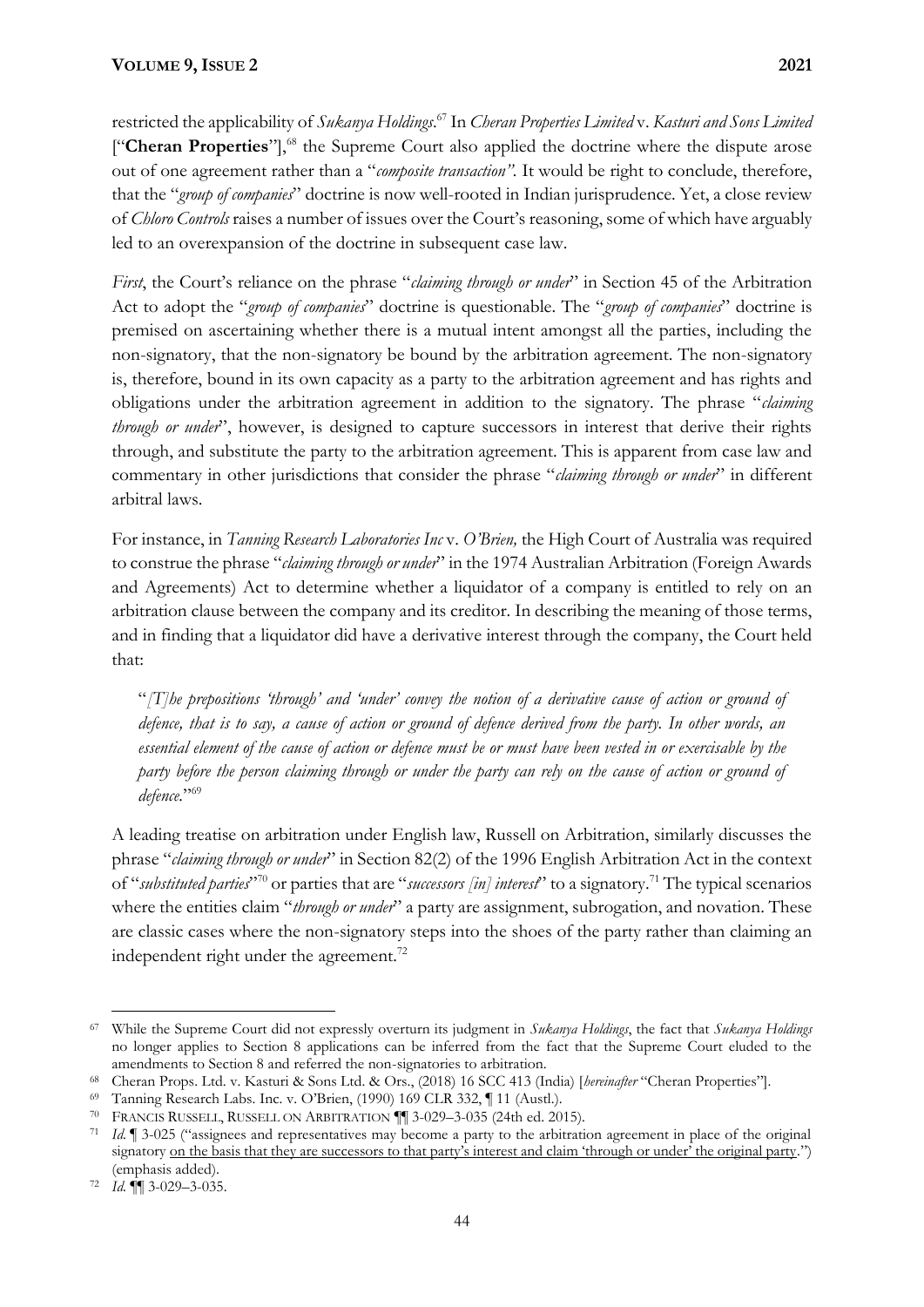Importantly, despite some ambiguity, English courts have unequivocally rejected attempts to read concepts akin to the "*group of companies*" doctrine into the phrase "*claiming through or under*". In the 1978 decision of *Roussel-Uclaf* v. *GD Searle & Co. Ltd.* ["**Roussel-Uclaf**"], the English High Court had to determine whether a non-signatory subsidiary was "*claiming through or under*" its signatory parent in the context of a stay application under Section 1(1) of the 1975 English Arbitration Act. Graham J. stayed the application on alternative grounds but noted in *obiter dicta* that, on the facts, the subsidiary and parent were so closely related to each other that the subsidiary was "*claiming through or under*" its parent:<sup>73</sup>

"*...I see no reason why these words in the Act should be construed so narrowly as to exclude a wholly-owned subsidiary company claiming, as here, a right to sell patented articles which it has obtained from and been ordered to sell by its parent. ... The two parties and their actions are, in my judgment, so closely related on the facts in this case that it would be right to hold that the subsidiary can establish that it is within the purview of the arbitration clause, on the basis that it is 'claiming through or under' the parent to do what it is in fact doing whether ultimately held to be wrongful or not*."

*Roussel-Uclaf* thus left the door open for arguments akin to the "*group of companies*" doctrine under English law on the basis that non-signatories were, in fact, "*claiming through or under*" signatory affiliates. Nearly three decades later, the English Court of Appeal in *The Mayor and Commonalty & Citizens of the City of London* v. *Ashok Sancheti*<sup>74</sup> ["**Sancheti**"] definitively overruled *Roussel-Uclaf*. The Court strongly rebuked attempts to expand the scope of "*claiming through or under*" in Section 82(2) of the 1996 English Arbitration Act to groups of companies. Lawrence Collins L.J. (as he was then) observed that *Roussel-Uclaf* was simply "*wrongly decided on this point and should not be followed*".<sup>75</sup> Collins L.J. also highlighted prior commentary and case law critical of *Roussel-Uclaf,* including the seminal treatise of Mustill and Boyd on Commercial Arbitration*.* 76

With its definitive dismissal of the *obiter dicta* statements in *Roussel-Uclaf*, the Court of Appeal in *Sancheti* is generally considered to have closed the door to use of the "*group of companies*" doctrine under Section 82(2) of the 1996 English Arbitration Act (and indeed, even outside that context).<sup>77</sup>

Interestingly, the Supreme Court in *Chloro Controls* refers to both *Roussel-Uclaf* and the disapproval of its reasoning in *Sancheti*. However, the Court does not meaningfully engage with the rationale of the cases or consider the limited scope of the phrase "*claiming through or under*".<sup>78</sup>

<sup>73</sup> Roussel-Uclaf v. GD Searle & Co. Ltd. [1978] FSR 95, at 104 (Eng.) [*hereinafter* "Roussel-Uclaf"].

<sup>74</sup> Sancheti, [2008] EWCA (Civ) 1283 (Eng.).

<sup>75</sup> *Id.* ¶ 34.

<sup>76</sup> *Id.* ¶ 33 ("In MUSTILL AND BOYD, COMMERCIAL ARBITRATION (2d ed. 1989) it is said (at 137) that the decision can perhaps be explained on the basis of agency, and otherwise it is difficult to see how the subsidiary could have taken any part in the arbitration, and elsewhere (at 472) the decision is described as 'curious'. In Grupo Torras SA v Sheikh Fahad Mohammed Al-Sabah*,* [1995] 1 Lloyd's Rep 374 Mance J (as he then was) said (at 451) that he did not find it easy to extract any principle from the reasoning.").

<sup>77</sup> RUSSELL, *supra* note 70, ¶ 3-035; Kate Davies, *A Ghost Laid to Rest?,* KLUWER ARB. BLOG (Mar. 12, 2009), *available at* [http://arbitrationblog.kluwerarbitration.com/2009/03/12/a-ghost-laid-to-rest.](http://arbitrationblog.kluwerarbitration.com/2009/03/12/a-ghost-laid-to-rest/?print=print) 

<sup>78</sup> Chloro Controls, (2013) 1 SCC 641, ¶ 95 (India) (After setting out *Roussel-Uclaf* and *Sancheti,* the Court concludes that the question of whether an entity is "claiming through or under" a party is a fact specific one: "Having examined both the above-stated views, we are of the considered opinion that it will be the facts of a given case that would act as precept to the jurisdictional forum as to whether any of the stated principles should be adopted or not. If in the facts of a given case, it is not possible to construe that the person approaching the forum is a party to the arbitration agreement or a person claiming through or under such party, then the case would not fall within the ambit and scope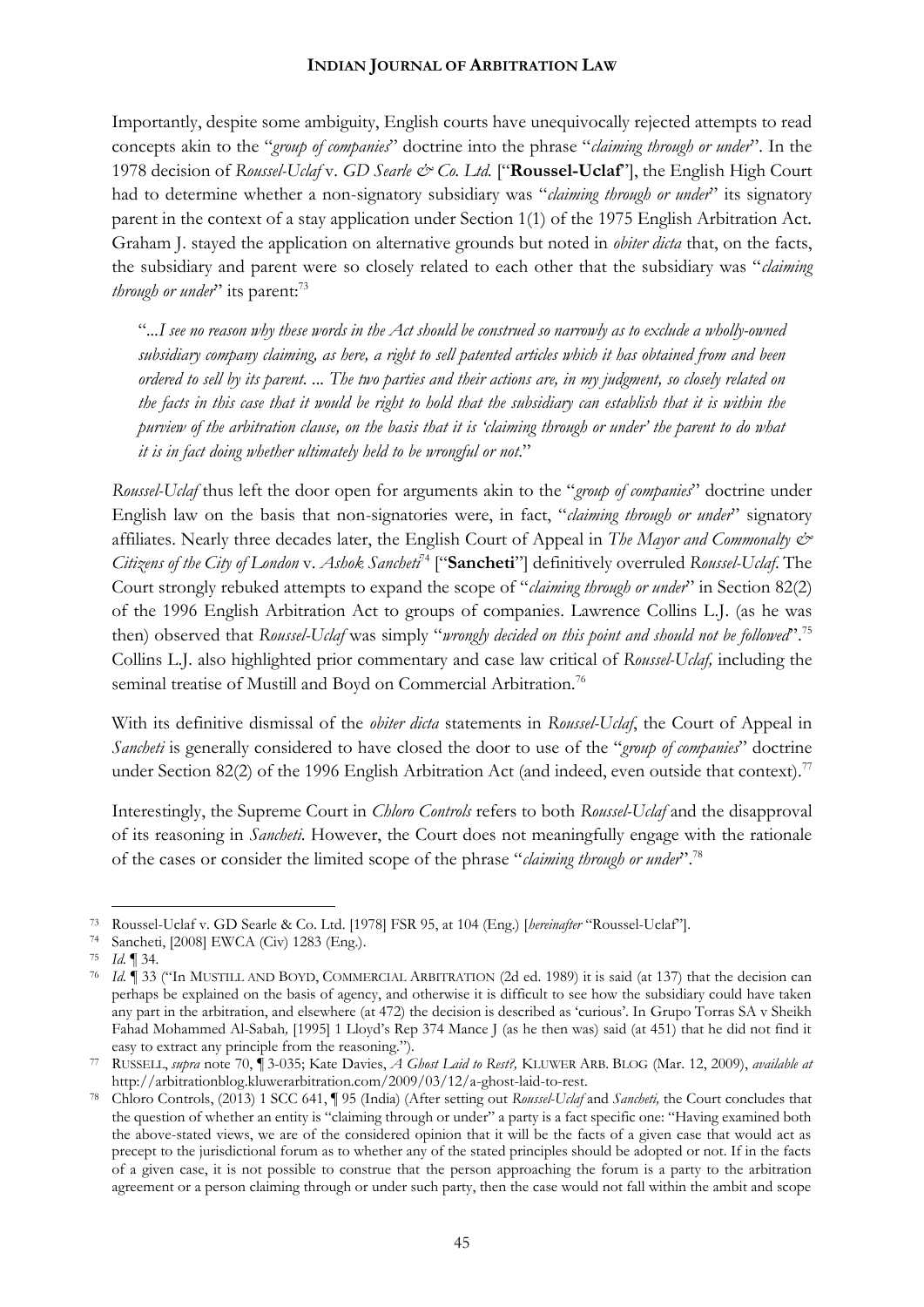In short, the authors opine that the non-signatory should itself be a "*party*" to the arbitration agreement and not merely a person "*claiming through or under*" a party. The Supreme Court's expansion of the phrase "*claiming through or under*" to encompass the "*group of companies*" doctrine was not required and has, in fact, led to serious ramifications for non-signatories in a group of companies, as seen in *Cheran Properties*.

In *Cheran Properties*, <sup>79</sup> relying on a similar phrase in a different provision of the Arbitration Act, the Supreme Court held that an award could be enforced against a non-signatory even though it did not participate in the arbitration.<sup>80</sup> In particular, the Court relied on Section 35 of the Arbitration Act which provides that an arbitral award "*shall be final and binding on the parties and the persons claiming under them respectively*". 81

On its face, the Court's decision is surprising as awards are only binding and enforceable against the parties to the arbitration and their successors in interest, such as an assignee.<sup>82</sup> Awards do not have effect on non-parties to the proceeding, even if they are members of the same group of companies.<sup>83</sup>

The notion that an award can be enforced against a non-party to the proceeding, even if it may otherwise be a party to the arbitration agreement, raises serious due process concerns. If a nonsignatory were indeed a party to the arbitration agreement, the appropriate recourse is for the party to be joined to the proceeding, so it has the opportunity to be heard and to properly defend against the claims. For instance, one sees this in the context of disputes between shareholders arising out of an acquisition, where the target company is also named as a party to ensure that the award is binding on it.

Apart from raising due process concerns, *Cheran Properties* also expands the "*group of companies*" doctrine beyond its original purpose, which was to bind non-signatories to an arbitration agreement (rather than to an award in a proceeding that they may not have participated in). The authors have not identified a case where the doctrine has, in fact, been applied in this manner.

of the provisions of the section and it may not be possible for the Court to permit reference to arbitration at the behest of or against such party.").

<sup>79</sup> Cheran Properties, (2018) 16 SCC 413 (India).

<sup>80</sup> *Id.* ¶¶ 21–22.

<sup>81</sup> *Id.* ¶ 20 ("The expression 'persons claiming under them' in Section 35 widens the net of those whom the arbitral award binds. It does so by reaching out not only to the parties but to those who claim under them, as well. The expression 'persons claiming under them' is a legislative recognition of the doctrine that besides the parties, an arbitral award binds every person whose capacity or position is derived from and is the same as a party to the proceedings. Having derived its capacity from a party and being in the same position as a party to the proceedings binds a person who claims under it. The issue in every such a case is whether the person against whom the arbitral award is sought to be enforced is one who claims under a party to the agreement.").

<sup>82</sup> RUSSELL, *supra* note 70, ¶ 6-183 ("Save where a third party agrees to be bound by it, an award is generally only effective as regards the parties to it and persons claiming through or under them including their privies. It does not bind third parties or the public at large, nor can it be invoked by them. This rule applies even if they happen to be members of the same group of companies*.*") (emphasis added).

<sup>83</sup> *See*, *e.g.*, Michael Wilson v. Thomas Sinclair [2012] EWHC 2560 [50] (Eng.) ("Arbitrations are private and consensual and non-parties cannot, in the absence of consent, be joined or be affected by the decisions of the arbitral tribunal.") (emphasis added).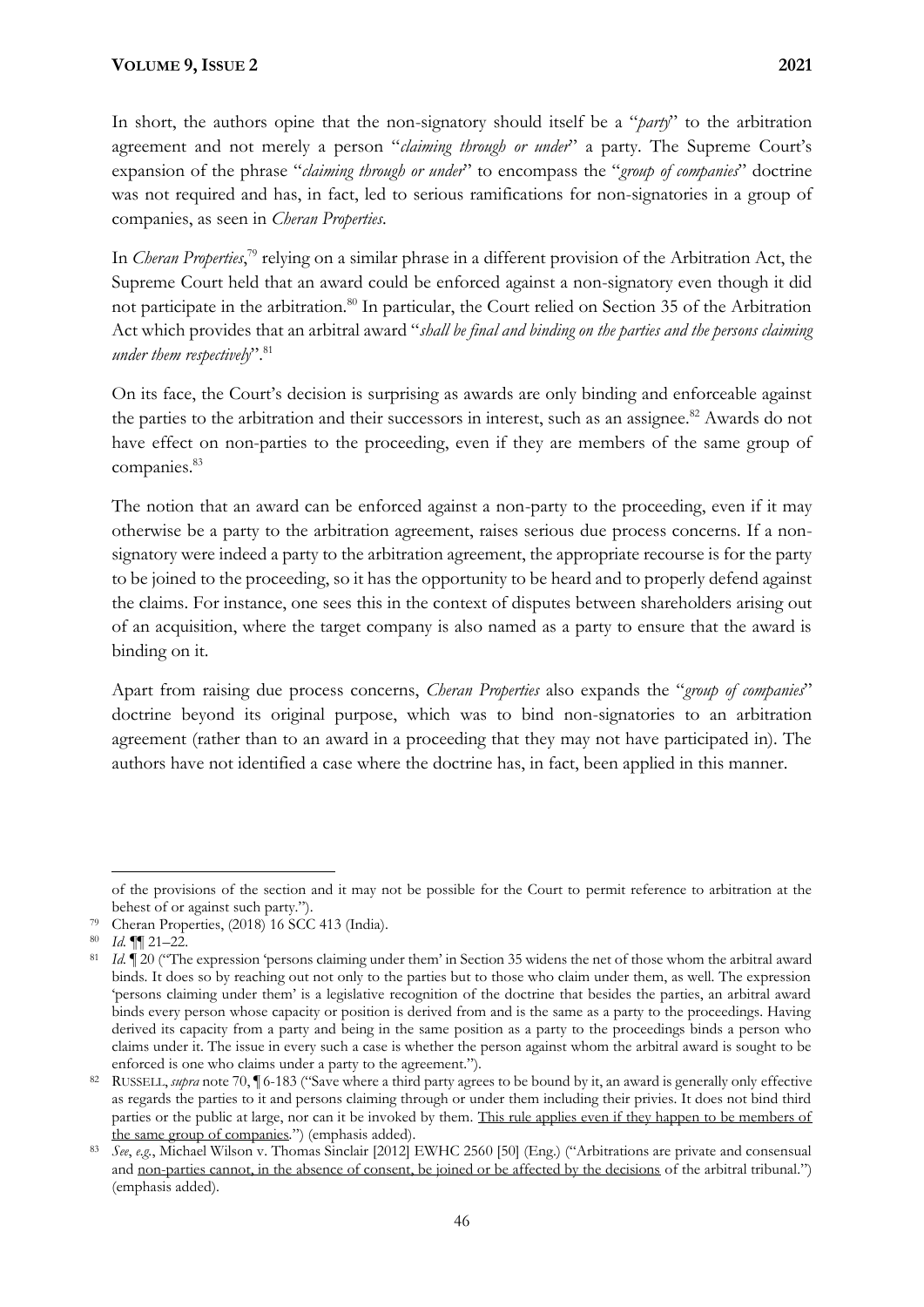Building on *Chloro Controls* and *Cheran Properties* thus creates a dangerous precedent for the use of the "*group of companies*" doctrine – and the phrase "*claiming under*" in Section 35 – to enforce awards against non-parties to proceedings.

While questionable as a matter of principle, the Court's decision is perhaps easier to reconcile on the facts.<sup>84</sup> The non-signatory non-party in *Cheran Properties* was the entity that held the shares, which was the subject-matter of the dispute. The shares had been transferred to it by the signatory affiliate in accordance with the contract containing the arbitration agreement. That contract provided that any transfer of shares within the corporate group was subject to the transferee accepting the terms of the contract, including the arbitration agreement. The signatory and nonsignatory entities were, therefore, aware from the outset that the award would have ramifications on the non-signatory. Indeed, in reaching its conclusion, the Court observed that to absolve the non-signatory of the consequences of the award "*would be to cast the mutual intent of the parties to the*  winds and to put a premium on dishonesty".<sup>85</sup> The case is better rationalised on principles of acquiescence,<sup>86</sup> rather than the "*group of companies*" doctrine.

*Second,* the decision in *Chloro Controls* misstates the position on precedent in other jurisdictions. In particular, and as set out above, English<sup>87</sup> and U.S. courts<sup>88</sup> have not accepted the "*group of companies*" doctrine. U.S. courts have been circumspect of the doctrine's applicability under U.S. law given the primacy of separate legal personality in American jurisprudence and commerce.<sup>89</sup> Curiously, the U.S. Supreme Court judgment cited in *Chloro Controls* - *Ruhrgos AG* v*. Marathon Oil Co.*<sup>90</sup> *–* does not consider or mention the "*group of companies*" doctrine.<sup>91</sup> As regards England, the Supreme Court did not consider the clear rejection of the doctrine by the English High Court in *Peterson Farms Inc.* v. *C&M Farming Ltd,* wherein it was categorically held that the "*group of companies*" doctrine formed "*no part of English law*".<sup>92</sup> Given the numerous references to English cases and treatises in the judgment and the general influence of English law in Indian jurisprudence, including in the arbitration context, one wonders if the Court would have reached a different

<sup>84</sup> Juhi Gupta, *India's Tryst with the Group of Companies Doctrine: Harbinger or Aberration?*, KLUWER ARB. BLOG (Nov. 27, 2018), *available at* [http://arbitrationblog.kluwerarbitration.com/2018/11/27/indias-tryst-group-companies-doctrine](http://arbitrationblog.kluwerarbitration.com/2018/11/27/indias-tryst-group-companies-doctrine-harbinger-aberration/)[harbinger-aberration/.](http://arbitrationblog.kluwerarbitration.com/2018/11/27/indias-tryst-group-companies-doctrine-harbinger-aberration/) 

<sup>85</sup> Cheran Properties, (2018) 16 SCC 413, ¶ 26 (India).

<sup>86</sup> Govett v. Richmond (1834) 7 Sim. 1 (Eng.); Thomas v. Atherton (1877) 10 Ch. D. 185 (Eng.). Both cases are examples where awards may be enforceable against non-parties to the proceeding that were aware of and did not object to the proceedings or the award. *See* RUSSELL, *supra* note 70, ¶ 6-185.

<sup>87</sup> Chloro Controls*,* (2013) 1 SCC 641, ¶ 66 (India) ("Though the scope of an arbitration agreement is limited to the parties who entered into it and those claiming under or through them, the Courts under the English law have, in certain cases, also applied the 'Group of Companies Doctrine'.")

<sup>88</sup> *Id.* ¶ 70 ("The doctrine has found favourable consideration in the United States…")

<sup>89</sup> Sarhank, 404 F.3d 657 (2nd Cir. 2013).

<sup>90</sup> Ruhrgas AG v. Marathon Oil Co., 526 U.S. 574 (1999).

<sup>91</sup> Chloro Controls, (2013) 1 SCC 641, ¶ 70 (India) ("The US Supreme Court in Ruhrgas AG v Marathon Oil Co. (526 US 574 (1999)) discussed this doctrine at some length and relied on more traditional principles, such as, the nonsignatory being an alter ego, estoppel, agency and third party beneficiaries to find jurisdiction over the nonsignatories.")

<sup>92</sup> Peterson Farms, [2004] EWHC (Comm) 121 [62] (Eng.); *see also* Sancheti, [2008] EWCA (Civ) 1283 (Eng.) (rejecting arguments that a subsidiary company could claim to be a party to an arbitration where the arbitration agreement was between the parent company and a third party on the basis that the parent and subsidiary were "so closely related" that it could be said that the subsidiary was "claiming through or under" the parent).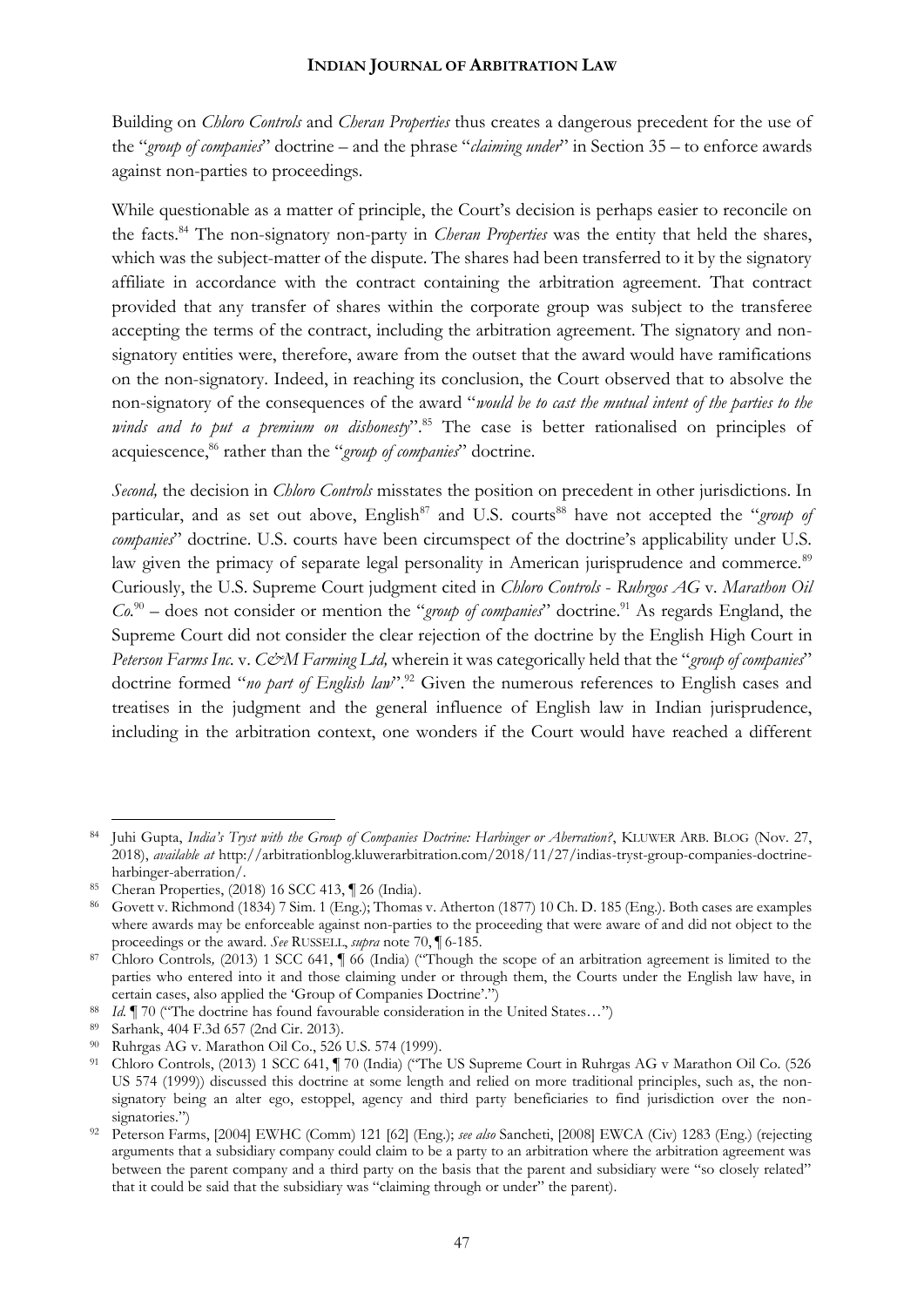conclusion on the "*group of companies*" doctrine if the true position in England (and other common law jurisdictions) had been drawn to its attention.

*Third*, while the decision is careful to emphasise the importance of party intent under the "*group of companies*" doctrine at multiple junctures, the "*composite*" nature of the transaction and the desire to avoid parallel, fragmented proceedings and inconsistent decisions appears to have been a key factor motivating the Court's decision in *Chloro Controls*. This is most apparent where the Court suggests that in deciding whether to join the non-signatory, it would "*have to examine whether a composite reference of such parties would serve the ends of justice*". <sup>93</sup> If there is indeed party intent, that should be the end of the inquiry. There ought to be no need to resort to broader considerations of justice in determining whether the non-signatory should be bound by the arbitration agreement.

There is, of course, nothing objectionable in the desire to avoid multiple parallel proceedings. Far from it, the Court's pragmatic approach to consolidating potentially fragmented disputes is laudable. The consequence of the Court's approach, however, is that the threshold for ascertaining intent in the "*group of companies*" context has been considerably lowered. For instance, the Court concluded that the fact that the various agreements flow from a principal contract and are intertwined is a "*sufficient indicator of intent*".<sup>94</sup>

But most complex multi-contract transactions are almost always integrally intertwined. One needs to look no further than the complex web of contracts in a construction project to see this. Yet, the structure of these agreements, including the fact that different entities within a group are party to different contracts, are often deliberately designed to limit liability and take advantage of the separate legal status of group companies. The mere fact that a group of companies may have entered into overlapping contracts cannot in itself demonstrate intent. As Yves Derains rightly observed, the presence of a group of companies could allow for conflicting arguments on whether the non-signatories truly intended to be bound by an agreement signed by only one party.<sup>95</sup> The Court's formulation of the test, however, risks rendering any analysis of intent – and thus consent to arbitrate – illusory and makes the application of the "*group of companies*" doctrine an almost foregone conclusion. Indeed, in most composite transaction cases that have followed *Chloro Controls,* the courts have applied the "*group of companies*" doctrine.<sup>96</sup> Lower courts that have grappled with composite transactions appear to have indiscriminately applied the rationale in *Chloro Controls* 

<sup>93</sup> Chloro Controls, (2013) 1 SCC 641, ¶ 68 (India). There are also various arguments on the multiplicity of proceedings that were raised by the parties.

<sup>&</sup>lt;sup>94</sup> *Id.*  $\blacksquare$  71 ("Where the agreements are <u>consequential and in the nature of a follow</u>-up to the principal or mother agreement, the latter containing the arbitration agreement and such agreements being so intrinsically intermingled or inter-dependent that it is their composite performance which shall discharge the parties of their respective mutual obligations and performances, this would be a sufficient indicator of intent of the parties to refer signatory as well as non-signatory parties to arbitration.") (emphasis added).

<sup>95</sup> Derains, *supra* note 20, at 141–42.

<sup>96</sup> *See*, *e.g.*, Magic Eye Developers Pvt. Ltd. v. Green Edge Infra Pvt. Ltd. & Ors, 2020 SCC OnLine Del 597 (India); Ameet Lalchand, (2018) 15 SCC 678,  $\P\P$  21–23 (India); Chatterjee Petrochem. v. Haldia Petrochem., (2014) 14 SCC 574, ¶¶ 30–31 (India); Sterling & Wilson Int'l Fze & Ors v. Sunshakti Solar Power Projects Pvt. Ltd. & Ors., O.M.P. (I) (COMM.) 460/2018, O.M.P (I) & (COMM.) 461/2018, ¶¶ 69–70 (India); Fernas Constr. Co. Inc. v. ONGC Petro Additions Ltd., 2019 SCC OnLine Del 8580, ¶¶ 24–25 (India); M/s. Duro Felguera S.A. v. M/s. Gangavaram Port Ltd., (2017) 9 SCC 729, ¶¶ 3, 6–9, 14, 37–38, 44–50 (India) (in relation to Section 11(6A) of the Act) (The Court did not follow the *Chloro Controls* rationale. The case was distinguished on the basis that, although there were five contracts, these were not interconnected to form one composite contract. It was the parties' intention to keep the contracts separate by incorporating different entities with different scopes of work. The Court also held that the arbitration clauses were narrower in scope than the one at issue in *Chloro Controls*.).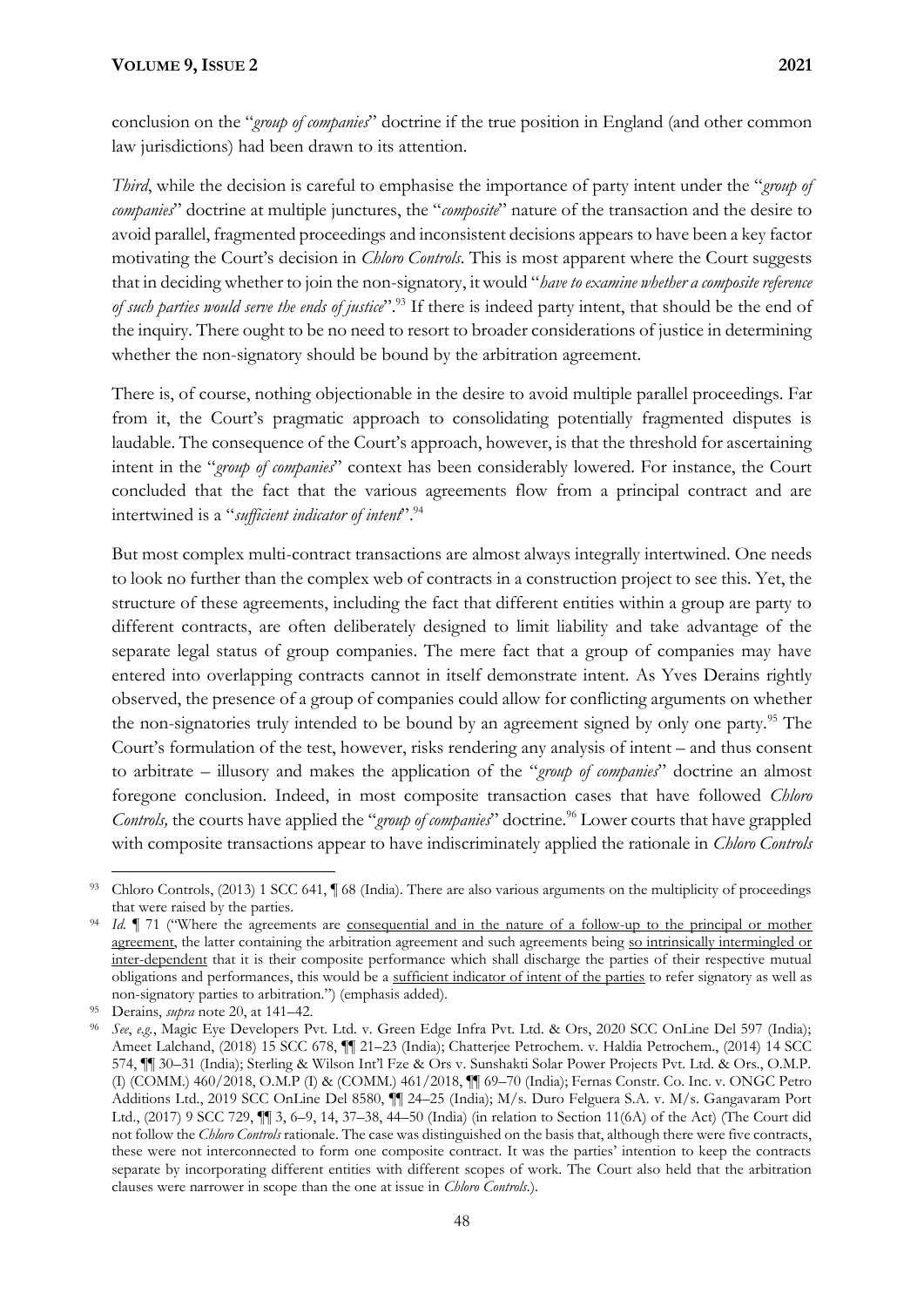to non-signatories where there is a mere commonality of subject matter and overlapping contracts.<sup>97</sup>

The threshold for intent appears to have been further lowered in *Mahanagar Telephone Nigam Ltd* v. *Canara Bank.*<sup>98</sup> Building on *Chloro Controls,* the Supreme Court in this case held that the "*group of companies*" doctrine also applies where "*there is a tight group structure with strong organizational and financial links, so as to constitute a single economic unit, or a single economic reality*" and in particular "*when the funds of one company are used to financially support or re-structure other members of the group*". <sup>99</sup> Again, this test sits at odds with commercial reality where subsidiaries are funded by parent companies and funds often flow between different corporate entities, $100$  and increases the number of fact situations where a non-signatory affiliate may be bound by arbitration agreements.<sup>101</sup>

Given these difficulties in the reasoning in *Chloro Controls,* the Supreme Court should, if the opportunity arises, revisit the "*group of companies*" doctrine. As a starting point, the Court may wish to reconsider the continued application of the doctrine under Indian law, given the divergent approach of its common law counterparts (and indeed, even courts in civil law jurisdictions). Eschewing the doctrine will not create a void in jurisprudence. To the contrary, the principle of implied consent may be sufficient to bind non-signatories based on their conduct or other attendant circumstances that demonstrate intent. The principle is well-established in arbitral jurisprudence<sup>102</sup> and has also been adopted by other common law jurisdictions like the U.S.<sup>103</sup> and Singapore.<sup>104</sup> The principle of implied consent is based on the parties' intention that a particular entity be bound by the arbitration agreement.<sup>105</sup> This intention can be ascertained when a nonsignatory party conducts itself as if it were a party to the arbitration agreement, which the signatory parties accept by for instance, playing a role in the negotiation and/or performance of the contract.<sup>106</sup> The basis for applying the principle of implied consent is similar to the basis for

<sup>97</sup> *See*, *e.g.*, Nirmala Jain & Ors. v. Jasbir Singh & Ors., 2018 SCC OnLine Del 11342, ¶ 10 (India); RV Solutions, (2019) 257 DLT 104, ¶¶ 12–13 (India).

<sup>98</sup> Mahanagar Telephone Nigam Ltd v. Canara Bank, AIR 2019 SC 4449 (India).

<sup>99</sup> *Id.* ¶ 10.5.

<sup>&</sup>lt;sup>100</sup> Large corporate groups, for instance, engage in cash-pooling transactions to avoid recourse to external financing with specific entities within the group providing treasury services. *See* Organisation for Economic Co-operation and Development (OECD), *Transfer Pricing Guidance on Financial Transactions* (Feb. 2020) at ¶ 10.109, *available at* [http://www.oecd.org/tax/beps/transfer-pricing-guidance-on-financial-transactions-inclusive-framework-on-beps](http://www.oecd.org/tax/beps/transfer-pricing-guidance-on-financial-transactions-inclusive-framework-on-beps-actions-4-8-10.pdf)[actions-4-8-10.pdf.](http://www.oecd.org/tax/beps/transfer-pricing-guidance-on-financial-transactions-inclusive-framework-on-beps-actions-4-8-10.pdf)

<sup>101</sup> Sidhant Kumar, *Group Company Doctrine in India: Holding Labyrinth Corporate Structures Accountable*, BAR & BENCH (Jan. 15, 2020), *available at* [https://www.barandbench.com/columns/group-company-doctrine-in-india-holding-labyrinth](https://www.barandbench.com/columns/group-company-doctrine-in-india-holding-labyrinth-corporate-structures-accountable)[corporate-structures-accountable.](https://www.barandbench.com/columns/group-company-doctrine-in-india-holding-labyrinth-corporate-structures-accountable) 

<sup>102</sup> *See* BORN, *supra* note 1, at 1539 *et seq*.

<sup>103</sup> *See*, *e.g.*, Sunkist Soft Drinks v. Sunkist Growers, 10 F.3d 753 (11th Cir. 1993); Fluor Daniel Intercontinental v. General Electric, No. 98 Civ. 7181 (S.D.N.Y. 1999); Southern Illinois Beverage v. Hansen Beverage, No. 07-cv-391-DRH (S.D. Ill. 2007).

<sup>104</sup> *See* The Titan Unity, [2014] SGHCR 4, ¶ 35 (Sing.) ("The cases above illustrate the principle that where the objective circumstances and parties' conduct reveal that the parties to the arbitration agreement have consented to extend the agreement to a third person who is not a party to the agreement, and that third party has shown by its conduct to accept to be bound by the agreement, parties can be found to have impliedly consented to form an agreement to arbitrate where this has been clearly and unequivocally shown to be the parties' objective intention. … In particular, implied consent is determined from the parties' intention to extend the written arbitration agreement to a non-party who accepts to be bound by it…"). While there are High Court decisions adopting the theory of implied consent, it has not been considered by the Singapore Court of Appeal. *See* A Co. & Ors. v. D & Ors. [2018] SGHCR 9, ¶ 29 (Sing.).

<sup>105</sup> BORN, *supra* note 1, at 1540.

<sup>106</sup> *Id.* at 1541.